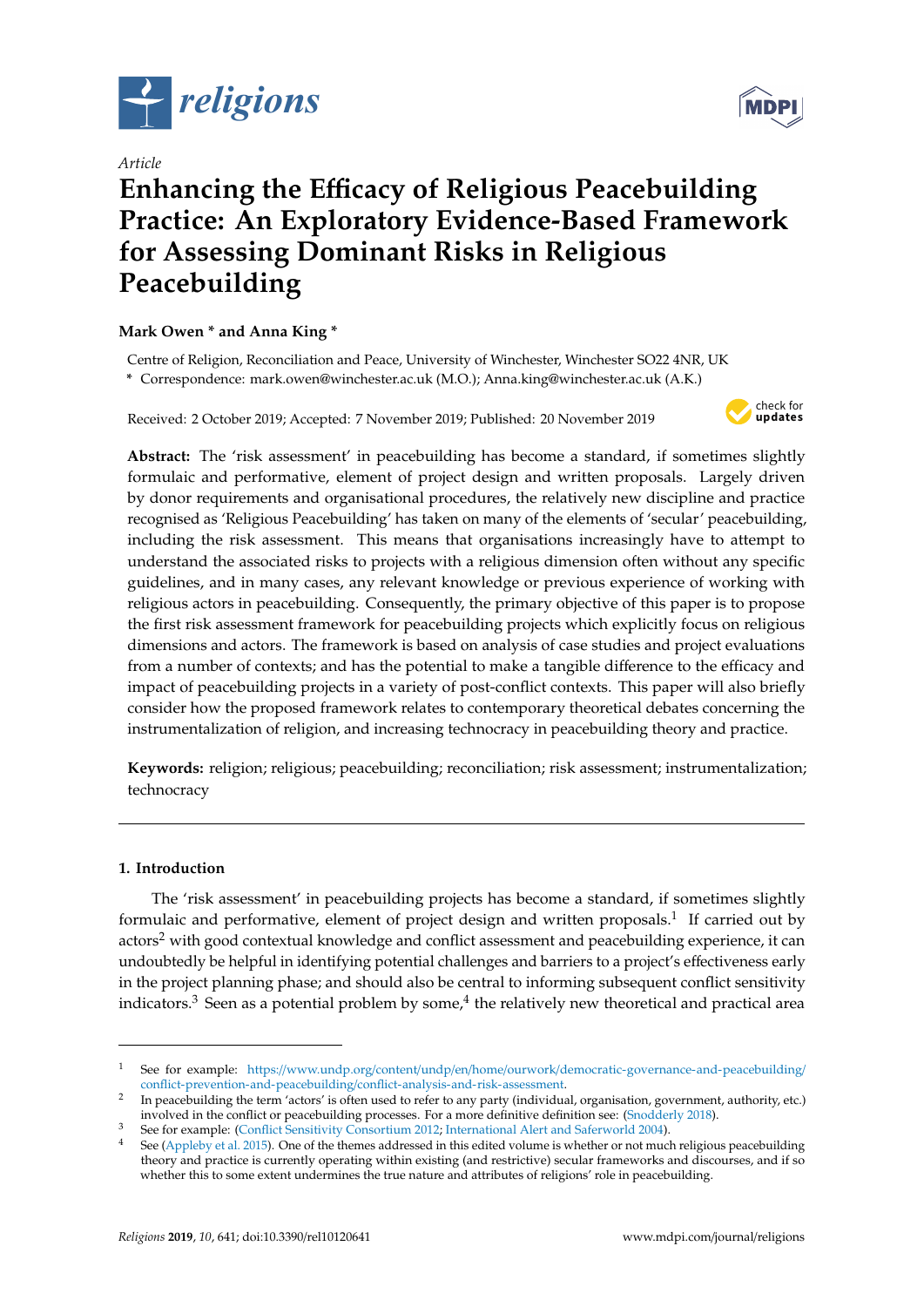recognised as 'Religious Peacebuilding' has taken on many of the elements of 'secular' peacebuilding, including the risk assessment. This is largely due to the fact that whilst donors are increasingly open to a religious dimension to peacebuilding projects, project expectations, formats and applications remain largely unchanged—with few exceptions.<sup>5</sup> This means that organisations increasingly have to attempt to understand the associated risks to projects with a religious dimension often without any specific guidelines, and in some cases, any relevant knowledge or previous experience of working with religious actors in peacebuilding.

As a result, the primary objective of this paper is to propose the first risk assessment framework for peacebuilding which explicitly focuses on religious dimensions and actors. If theoretically and practically sound, a framework like this can make a tangible difference to the efficacy and impact of peacebuilding projects, and of enhancing the rebuilding of relationships across divisions in a variety of post-conflict contexts. It is therefore a potentially important advancement in religious peacebuilding. The framework proposed is based on close analysis of case studies and project evaluations from a number of contexts (see methodology section below). In a less structured way than presented here, it has been used to inform the design of several peacebuilding projects in Myanmar with positive results.<sup>6</sup> Given the technical and analytical nature of risk assessments, in concluding there are two subsidiary areas with which this paper will briefly engage with. Firstly, some observations will be made in relation to previous concerns over the instrumentalization of religion in peacebuilding [\(Appleby](#page-16-1) [2000;](#page-16-1) [Gopin](#page-17-2) [2000;](#page-17-2) [Hertog](#page-17-3) [2010\)](#page-17-3). Relatedly, brief consideration will also be given to whether a framework such as this contributes to a tendency towards technocracy [\(Mac Ginty](#page-17-4) [2012\)](#page-17-4) in religious peacebuilding; and whether this is in any way detrimental to the development of theory and practice in the area.

#### **2. Methodology and Data Collection**

The data which inform the development of the proposed risk analysis framework have been collected by the authors over the last seven years whilst observing, researching and supporting peacebuilding and reconciliation projects with a religious dimension in a number of contexts including Uganda, Sri Lanka, Somalia, Syria/Turkey. However, the paper draws predominantly on data collected during several periods of fieldwork in Nepal from 2011–2015, and supporting three religious peacebuilding programmes in five different conflict areas of Myanmar from 2014–2019.

Data collection in Nepal was carried out by the authors during four periods of fieldwork (all between 3–6 weeks) in 2011, 2012, 2013, and 2015. The research focused on identifying and examining examples of religious involvement in post-conflict peacebuilding, and attempting to ascertain evidence of impact, and/or links to existing peacebuilding theory. Approximately 70 semi-structured interviews were carried out with religious and community leaders, and staff from faith-based NGOs undertaking peacebuilding initiatives. Workshops were also held in Biratnagar, Birgunj and Kathmandu with participants of community peacebuilding projects, with the primary aim of understanding how project beneficiaries viewed the involvement of religious actors and resources in peacebuilding initiatives. The authors were also partners in organising a national conference in Kathmandu in 2013, which brought together academics, practitioners and Nepalese government representatives to examine the possibilities and potentials of religious engagement in post-conflict peacebuilding in Nepal.

Data collection in Myanmar was orientated around of series of peacebuilding projects carried out by the international multireligious organisation Religions for Peace (RfP) $^7$  in: Myitkyina, Kachin state;

<sup>5</sup> For example, the authors have recently worked on a project supported by the GHR foundation (http://[www.ghrfoundation.org\)](http://www.ghrfoundation.org) who are open to the possibilities that monitoring and evaluation of projects with religious dimensions might challenge existing conventions in measuring progress and impact in peacebuilding projects.

Two projects which were informed by the principles used in the risk assessment framework have been completed and evaluated, demonstrating a range of positive impacts from the projects. The evaluation reports are owned by Religions for Peace Myanmar/International, but may be available on request.

<sup>7</sup> Religions for Peace is a Faith-based Organisation (FBO) which brings together religious and community leaders at international, national and local levels, and places a significant emphasis on the advantages a multireligious approach can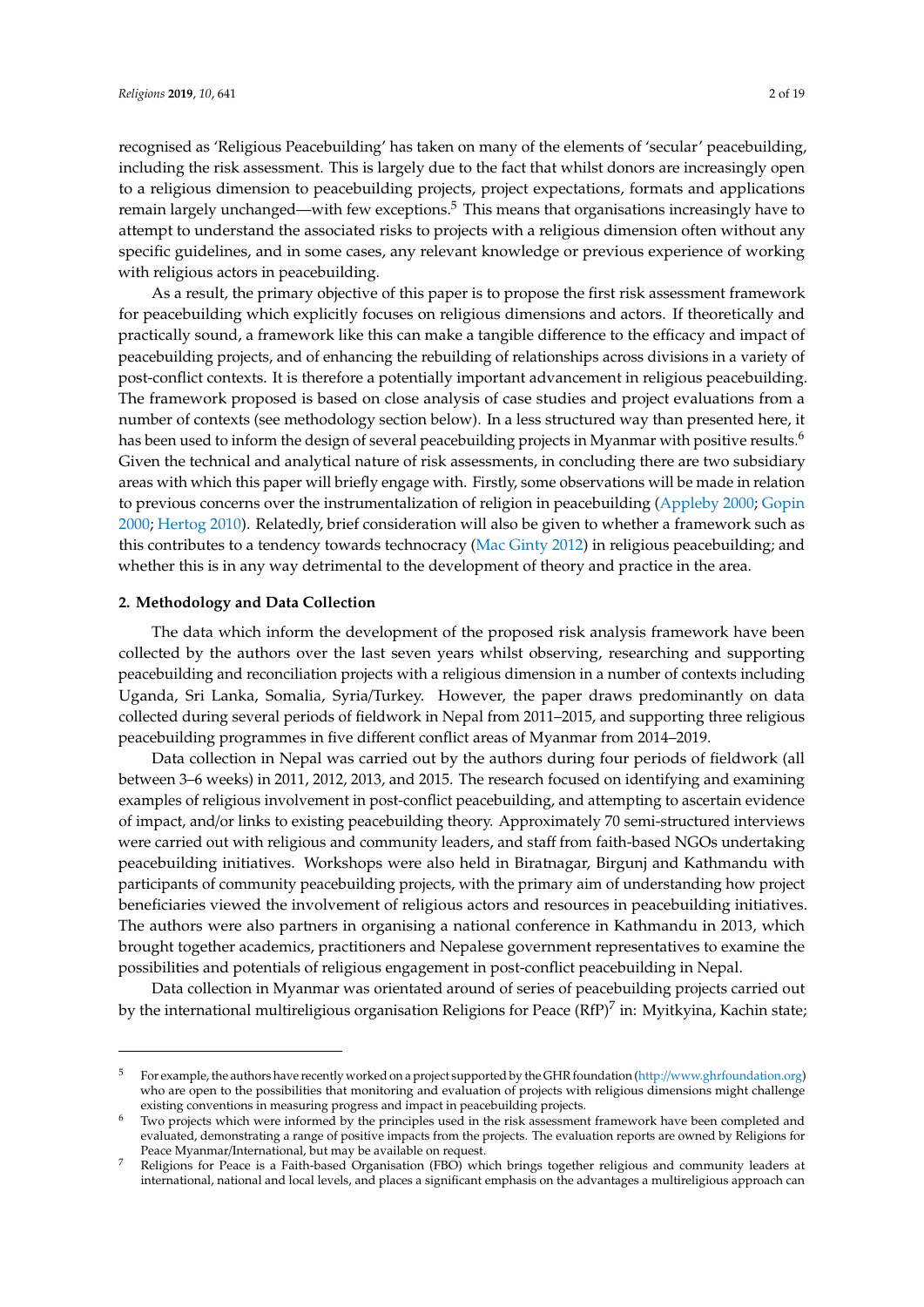Meiktila and Pyay in Central Myanmar; and Kyauk Pyu and Mrauk U in Rakhine state. The authors worked closely with Religions for Peace, carrying out an initial conflict assessment to help ensure project activities were as contextually specific as possible within funder's parameters. They were also commissioned to carry out project evaluations, and some training with project participants on conflict analysis and dialogue skills. Inevitably this meant that the researchers were both active participants in the project, whilst also observing and collecting research data; a methodological approach best described as Participatory Action Research. Data was collected through one to one semi-structured interviews and focus groups with over 200 project participants, and religious leaders and peacebuilding practitioners over five periods of research from 2014–2019. As part of the programme monitoring and evaluation procedures RfP project staff also collected quantitative data which was intended to demonstrate attitudinal and behavioural change in participants. This was also available to the authors, although was not influential in the development of this paper. The qualitative data collected in Nepal and Myanmar was analysed using a form of inductive context analysis in order to identify reoccurring and potentially important themes, which have directly informed the development of the proposed risk assessment framework.

The authors have expertise in Religious Studies, and in particular religious anthropology and ethnography. Consequently, the dynamic and multifaceted nature of the risks incorporated into the framework can be seen to be informed by an emphasis on the complex nature of lived religion, and the multiple identities of religious actors and leaders. Whilst acknowledging that religious peacebuilding case studies are always contextually conditioned [\(Shannahan and Payne](#page-18-1) [2016\)](#page-18-1), this paper tests the hypothesis that, despite the inevitability of contextual specificity, it is possible to identify some common elements in religious peacebuilding which if properly understood and manged effectively can enhance peacebuilding in all contexts where engaging religious actors is considered beneficial. Therefore, the principal research questions which framed this study are: Is it possible to identify common factors and variables that shape the experiences and efficacy of religious peacebuilding in any given context? How does this relate to existing theoretical discussions on religious peacebuilding, and what if any are the implications for future debates in the subject area? $8<sup>8</sup>$ 

Whilst as a concept and practice 'religious peacebuilding' has in recent years expanded exponentially, it remains neither well-defined nor universally accepted; illustrated by [Coward and](#page-17-5) [Smith'](#page-17-5)s [\(2004\)](#page-17-5) definition which presents religious peacebuilding as "the range of activities performed by religious actors and institutions for the purpose of resolving and transforming deadly conflict, with the goal of building social relations and political institutions characterized by an ethos of tolerance and nonviolence" [\(Coward and Smith](#page-17-5) [2004,](#page-17-5) p. 5). The term is used to refer to a wide range of different activities and initiatives. The following examples of 'religious peacebuilding' demonstrate this diversity: ostensibly 'secular' projects and activities carried out by Faith-based Organisations (FBOs); secular peacebuilding activities which engage with religious leaders and communities; projects which attempt to build bridges across religious communal divides; and the use of religious leaders, beliefs and scriptures to support peacebuilding goals.

Whilst some credence may be given to all these approaches, such a wide definition means that it is not always clear in studies what is being discussed; and importantly many of the activities under the broad banner of religious peacebuilding are not directly comparable. It is beyond the scope of this paper to examine this issue further. However, in order to facilitate comparative discussion, it is important is to clearly establish the type of peacebuilding work this paper is considering. The projects examined for this study focused predominantly on building/rebuilding relationships across religious and ethnic divides. The violent conflicts which led to these divides were driven by a myriad

bring to tackling a range of issues, including peacebuilding, addressing climate change, social and economic inequalities, supporting the Sustainable Development Goals, and nuclear disarmament. For more information, see: [www.rfp.org.](www.rfp.org)

This paper focuses on the first of these questions, whilst a related paper (which has been recently submitted by the authors for publication) deals more explicitly with the second research question.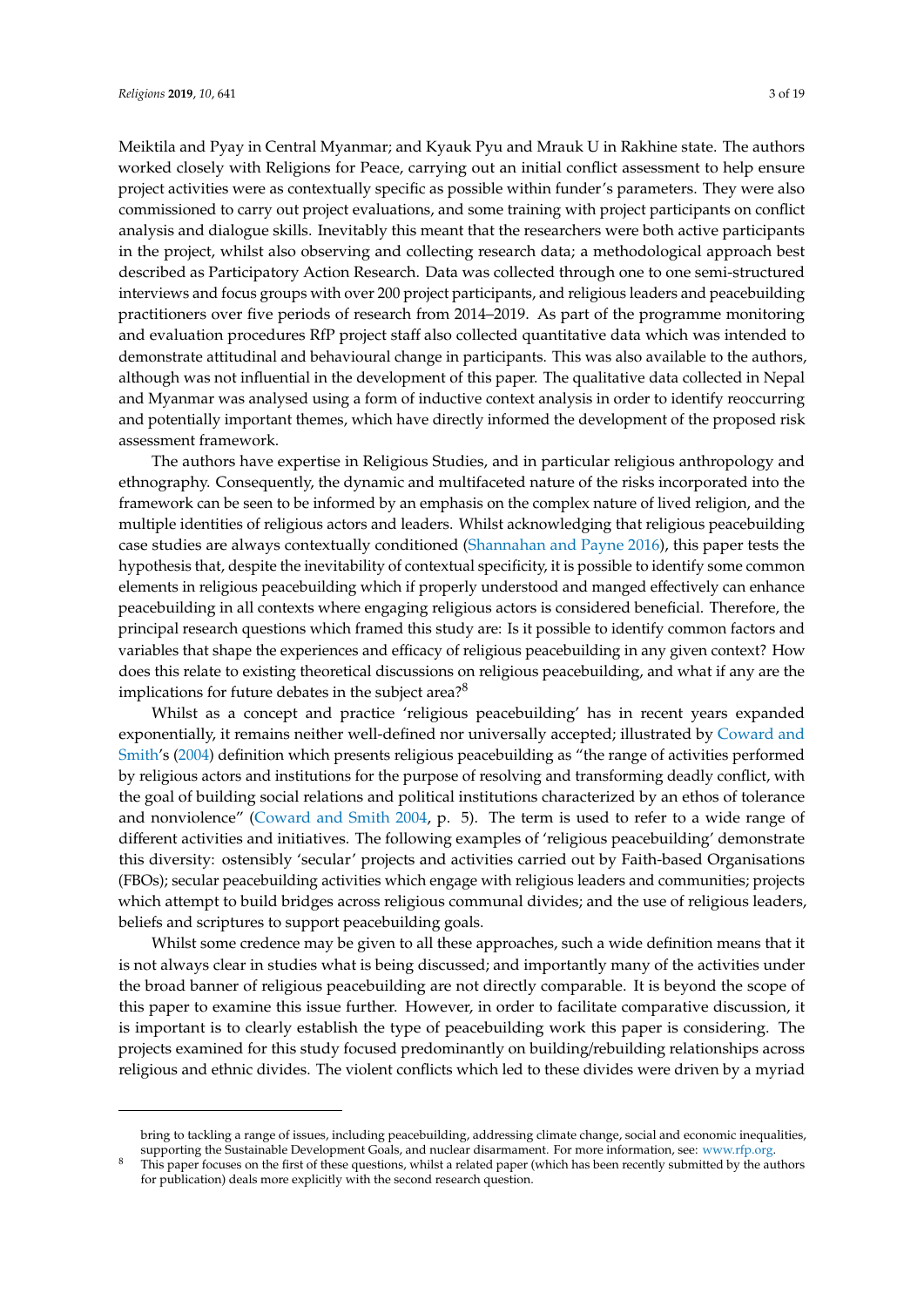of complex reasons, including historical grievances, structural violence, and contemporary pressures, with religious identity playing an important role. The projects used two main approaches in an attempt to rebuild personal and communal relations: bringing participants from different religious and ethnic backgrounds together around common activities and causes which may or may not have a religious dimension; and more explicit interfaith/interreligious dialogues and activities. The projects were carried out by Faith-based Organisations, and whilst activities may not have always had an overtly religious theme or dimension, participants were engaged on the basis of their religious identity and/or membership of a religious community.

The authors spent several periods of time in each location observing the project activities, speaking and interviewing project participants and staff, carrying out staff and participant training, and undertaking evaluative processes on a number of projects. As a result, data used to inform this discussion are both qualitative and quantitative, collected during a series of one to one interviews, focus groups, workshops, informal discussions, workshop evaluation and feedback, as well as drawing on the projects' monitoring and evaluation data shared by the project staff. In common with many peacebuilding projects, whilst coordinated at a national level and in conceptualisation recognising broader regional and national issues and dynamics, the projects were implemented at community level and designed to be responsive to local issues and needs. Correspondingly the proposed framework deals predominantly with risks at a more localised level. That said, as will become evident, the risks identified here are often related to broader contextual dynamics and wider conflict complexes [\(Wallensteen](#page-18-2) [2012\)](#page-18-2).

## **3. Results**

## *Eight Prominent Risk Factors in Religion and Peacebuilding*

Insights from the underpinning research have been collated and are presented here as 'eight prominent risk factors in religion and peacebuilding'. The eight factors have the potential to impact negatively on religious peacebuilding activities. Conversely, careful preparation, close monitoring, and preconceived strategies to mitigate the negative consequences of these factors have the potential to enhance the impact and efficacy of a peacebuilding project which has a religious dimension. The eight factors are not presented in order of priority, and are as follows:

- 1. Religions' relationship to political institutions, systems and movements;
- 2. The international dimension;
- 3. Religious leadership;
- 4. Organisational and staff identity;
- 5. Contextualisation of religious practices and beliefs;
- 6. The influence of religious literacy;
- 7. Socio-economic conditions of participants and staff;
- 8. The barometer of fear.

In order to facilitate the practical application of this theoretical framework the eight factors have been used to inform the development of a risk analysis table—see 'Religious Peacebuilding Risk Table' section below. If used systematically in the conceptualisation and design stages of a peacebuilding project, the table can be a useful tool for anticipating problems and developing strategies for mitigation. Ongoing monitoring of these factors as a project is implemented and developed, can help recognise increasing risks.

## **4. Discussion**

Evidently the effectiveness of a method such as this is dependent on the theoretical robustness of the risk factors. As revealed, these factors have been identified during close observations and evaluations of a number of peacebuilding projects in a variety of contexts. A case study approach was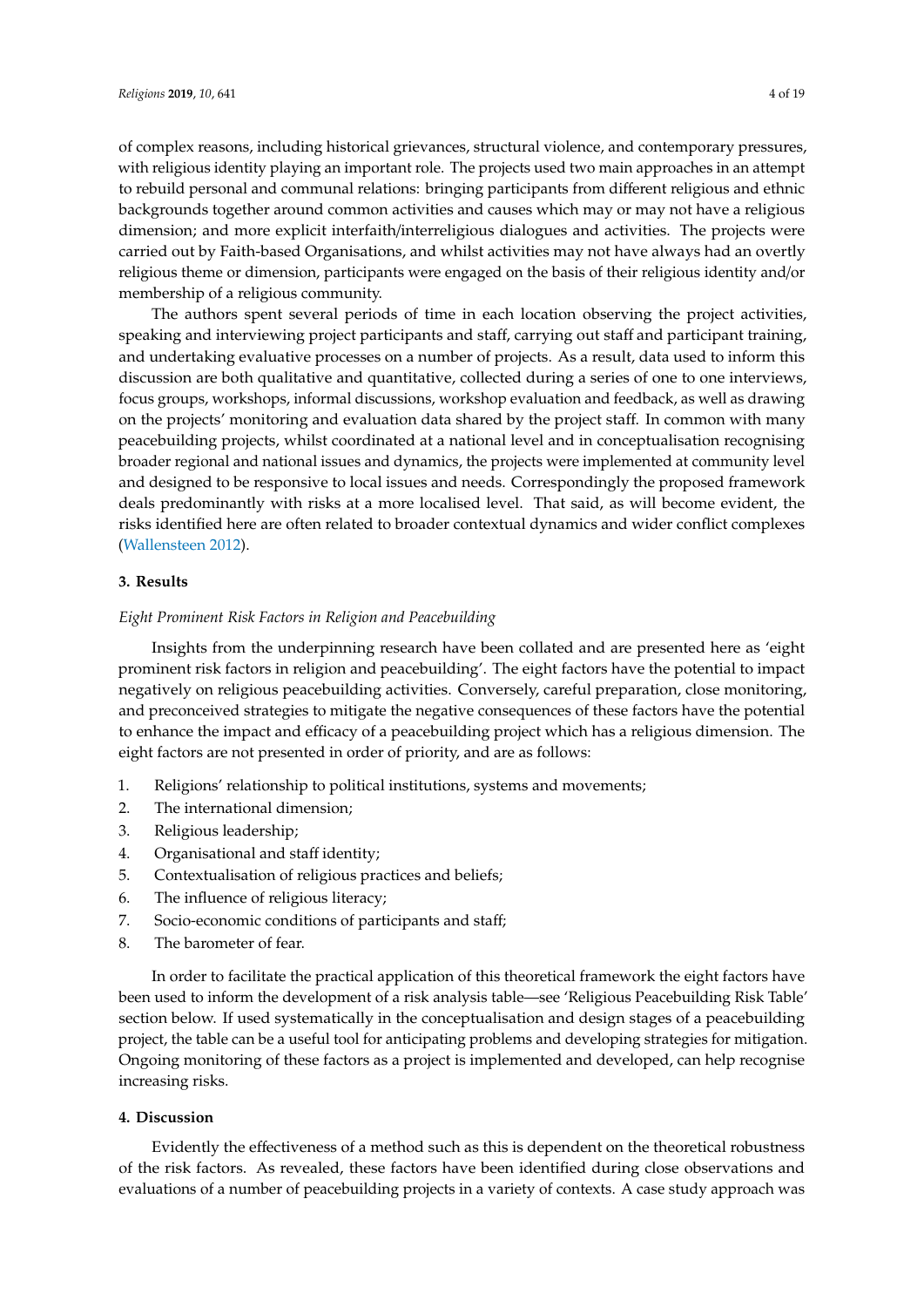used because it allows for the work of peacebuilding organisations to be examined in detail and in a real-world context [\(Denscombe](#page-17-6) [2014;](#page-17-6) [Yin](#page-18-3) [2012\)](#page-18-3); and this was seen as key to ensuring theoretical insights were also scrutinised for practical relevance and expediency. An approach often treated with some scepticism in the social sciences, case studies remain a valuable method for this kind of exploratory and inductive research, and for generating new and innovative hypotheses. "In general, case studies are the preferred strategy when 'how' or 'why' questions are being posed, when the investigator has little control over events, and when the focus is on a contemporary phenomenon within some real-life context" [\(Yin](#page-18-4) [1994,](#page-18-4) p. 1).

In order to further interrogate and corroborate the theoretical robustness of the factors proposed, the following section will cross-reference them with existing academic literature on peacebuilding, and religions' role in conflict and peacebuilding processes. Many of the challenges and issues detailed below are ones familiar to peacebuilding practitioners who have worked with religious communities and leaders, or those acquainted with the religious peacebuilding literature. However, the intrinsic value of this paper is not in revealing new or unknown challenges to religious peacebuilding projects, but in systematising this knowledge, and considering a methodical approach which enables the identification of a range of likely risks to peacebuilding project efficacy and impact, and possible ways to manage and mitigate these risks.

#### *4.1. Religions' Relationship to Political Institutions, Systems and Movements*

Contrary to claims of the inevitable and unrelenting march towards global secularisation [\(Bruce](#page-17-7) [2002\)](#page-17-7), throughout the latter half of the 20th and early 21st centuries it has become increasingly recognised that religion's relevance to, and influence on, national and global politics has if anything increased [\(Snyder](#page-18-5) [2011;](#page-18-5) [Schwarz and Lynch](#page-18-6) [2016\)](#page-18-6). [Toft et al.'](#page-18-7)s [\(2011\)](#page-18-7) *God's Century: Resurgent Religion and Global Politics* is arguably the most ambitious and insightful study in this area to date. The study examines the proposed advantages and disadvantages of different relationships between religious and state institutions, and proposes that "religious communities are most likely to support democracy, peace and freedom for other faiths and least likely to take up the gun or form dictatorships, when governments allow them freedom to worship, practice and express their faith freely" [\(Toft et al.](#page-18-7) [2011,](#page-18-7) p. 18). Conversely, governments which "fail to respect the institutional independence of religious actors will encourage pathological forms of religious politics including religious based terrorism and religious related civil wars".<sup>9</sup>

Toft et al.'s analysis of religion in relation to politics is nuanced and important; and crucially for this debate does a commendable job of firstly arguing that religion and religious actors will remain an influential force in political discourse and outcomes for the foreseeable future; and secondly that the dynamic and sometimes unpredictable relationship between religious and political actors can to some extent determine whether religion plays a positive or negative role in peacebuilding processes and initiatives. As they and others have aptly demonstrated, when religion and politics combine to fan the flames of exclusivist religious nationalism it can form a destructive mix which often results in extremely negative consequences; as has been evident in countries/contexts such as Afghanistan, the Balkans, India, Iran, Israel, Myanmar, Pakistan, Sri Lanka, and Sudan.<sup>10</sup>

There are a number of important considerations when attempting to understand and anticipate the possibilities of political relations impacting on more localised peacebuilding endeavours. Project participants whose religious traditions are state affiliated and/or have hierarchical structures through which polices and proclamations can be disseminated, may well be more swayed by political trends, power, and legislation.<sup>11</sup> Strong national and/or local political support for a specific religious tradition

<sup>9</sup> https://[www.thinkingfaith.org](https://www.thinkingfaith.org/articles/book_20110701_1.htm)/articles/book\_20110701\_1.htm.<br>10 See for event le MaTamer (2002); Isomonomeyer (2002); Ees

<sup>10</sup> See for example: [McTernan](#page-17-8) [\(2003\)](#page-17-8); [Juergensmeyer](#page-17-9) [\(2003\)](#page-17-9); [Fox](#page-17-10) [\(2004\)](#page-17-10); [Al-Rasheed and Shterin](#page-16-2) [\(2009\)](#page-16-2); [Herbert](#page-17-11) [\(2009\)](#page-17-11); [Stern](#page-18-8) [\(2009\)](#page-18-8); [Eller](#page-17-12) [\(2010\)](#page-17-12); [Juergensmeyer and Kitts](#page-17-13) [\(2011\)](#page-17-13).

<sup>11</sup> Countries such as India, Iran, Myanmar, Saudi Arabia and Sri Lanka aptly illustrate this phenomenon.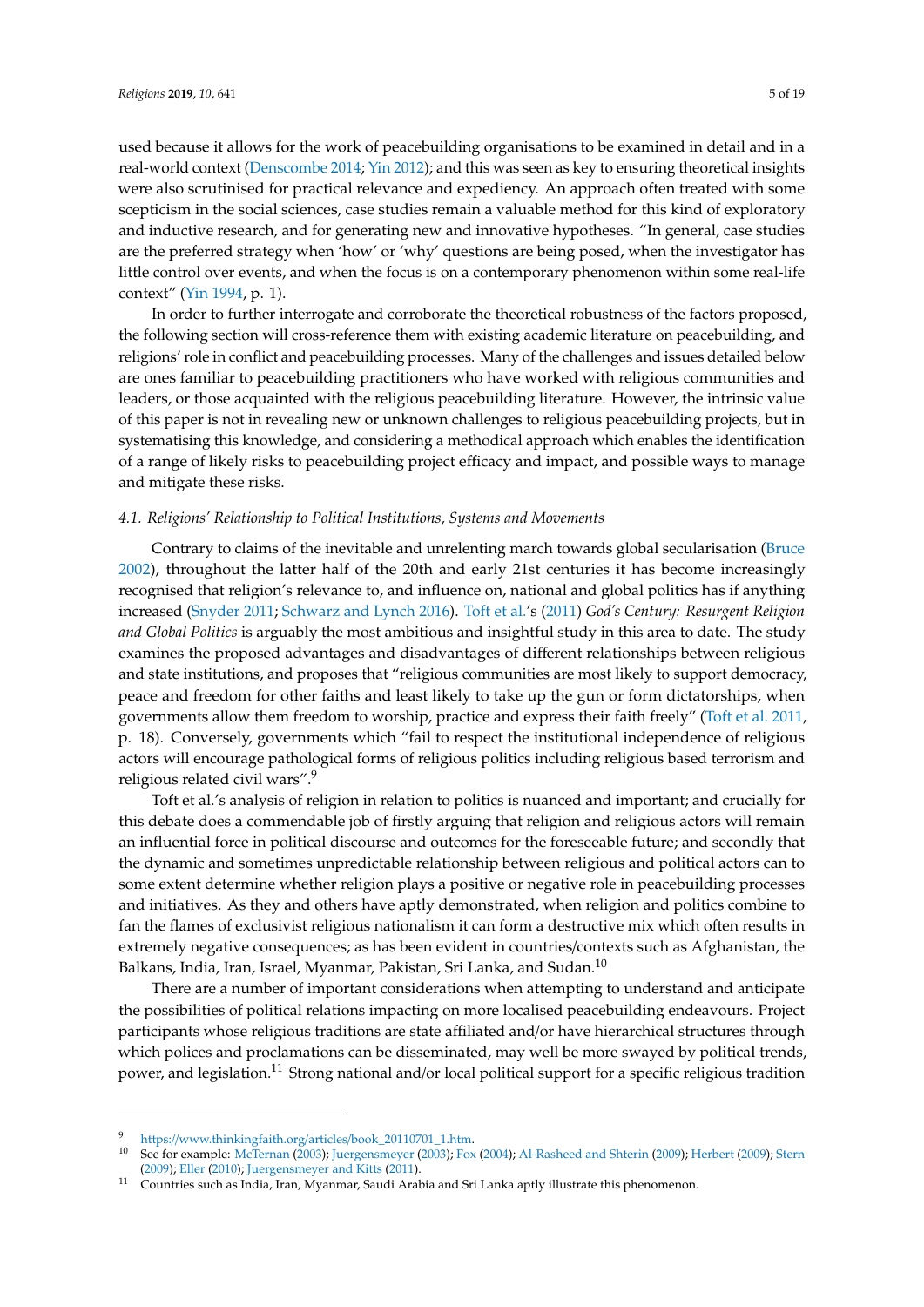can also create barriers to building trust and relations between religions at community level; and from a dominant religious group's perspective, sometimes undermine the belief that there is any necessity for peacebuilding and reconciliation efforts at all.<sup>12</sup> Less hierarchical religious traditions and/or minority groups can also actively court political allegiances and affiliations; particularly if aligning themselves with political actors and institutions may offer an element of protection or favour. Historical examples of this include the Alawis in Syria, Sunni Arabs in Iraq, or the Tibetan Government in Exile's attempts to court global political support for their campaign for an autonomous state [\(Kolas](#page-17-14) [1996\)](#page-17-14). The probability that political factors could be influential is also increased when division and tensions are related to religious/ethnic identities and boundaries; making a religious community potentially more open to political affiliation and support.

In his 2012 study on Canadian FBOs, Parras argues that the often presumed separation between religion and politics has always been a largely "secular fiction"; and in many countries it has never existed to the extent often portrayed. Certainly it is the case that at more localised levels the lines between ethnic, religious and political identities are often blurred, which can mean that the politicisation of religion, and political influence on religious actors, is more likely. Whilst structures, communications, and contextual conditions, go some way to determining the influence of political dynamics on local contexts, modern day communications networks mean that national or regional level political changes can be felt swiftly at local levels. This is perhaps particularly true in conflict contexts where competing interests and insecurities can mean communal relations are particularly volatile and open to influence.

Whilst it is difficult to predict the impact of political change on an already volatile environment, what can be said with some certainty is that support and participation for peacebuilding projects can change exceptionally quickly depending on perceived or real political threats, challenges, incentives and personnel. Preparation for mitigation requires a comprehensive mapping process during project development; working closely with local stakeholders in order to fully understand existing political dynamics, and their relationship to religious individuals and communities who are to be engaged in the project. From this it is often possible to identify, and at least partially anticipate, likely changes and threats to project support and participation. Building relations with local political actors is also a highly desirable enterprise. Even political actors who appear hostile and publicly opposed to reconciliation and peacebuilding values and objectives, can on a personal level be unexpectedly open to dialogue, if not agreement. Jonathan Powell, who was central to the Northern Ireland peace process, has personally demonstrated the importance of building relationships with presumed adversaries as part of successful peacebuilding processes [\(Powell](#page-18-9) [2015\)](#page-18-9).

#### *4.2. The International Dimension*

Closely related to the national political dimension, the role of international 'third party actors' and 'the international community' in conflict and peace processes has become increasingly important and influential in the contemporary world [\(Bhattarai](#page-17-15) [2016;](#page-17-15) [Lundqvist and Öjendal](#page-17-16) [2018\)](#page-17-16). Ostensibly driven by commitments to human rights and laws, in reality international responses can also be closely linked to countries' foreign and domestic political dynamics and agendas. We can see the results of these complex processes in the apparent inconsistency illustrated in international responses to the violence against Muslims in Rakhine<sup>13</sup> or the Sri Lankan government's defeat of the LTTE,<sup>14</sup> when compared to reactions (or lack of) to Saudi Arabia's involvement in the Yemen conflict and crisis,<sup>15</sup> or

 $12$  On several occasions in workshop in Rakhine in 2017 and 2018 participants clearly expressed the view that as Buddhists were the majority religious group and supported by the Burmese military (Tatmadaw), there was no need or desire as the dominant group to reconcile with Muslims.

<sup>13</sup> https://en.wikipedia.org/wiki/[International\\_reactions\\_to\\_the\\_2016%E2%80%9317\\_Rohingya\\_persecution\\_in\\_Myanmar.](https://en.wikipedia.org/wiki/International_reactions_to_the_2016%E2%80%9317_Rohingya_persecution_in_Myanmar)

<sup>14</sup> http://www.ohchr.org/EN/HRBodies/HRC/RegularSessions/Session30/Documents/[A\\_HRC\\_30\\_CRP\\_2.docx.](http://www.ohchr.org/EN/HRBodies/HRC/RegularSessions/Session30/Documents/A_HRC_30_CRP_2.docx)

<sup>15</sup> https://en.wikipedia.org/wiki/[International\\_reactions\\_to\\_the\\_Saudi-led\\_intervention\\_in\\_Yemen\\_\(2015%E2%80%](https://en.wikipedia.org/wiki/International_reactions_to_the_Saudi-led_intervention_in_Yemen_(2015%E2%80%93present)) [93present\).](https://en.wikipedia.org/wiki/International_reactions_to_the_Saudi-led_intervention_in_Yemen_(2015%E2%80%93present))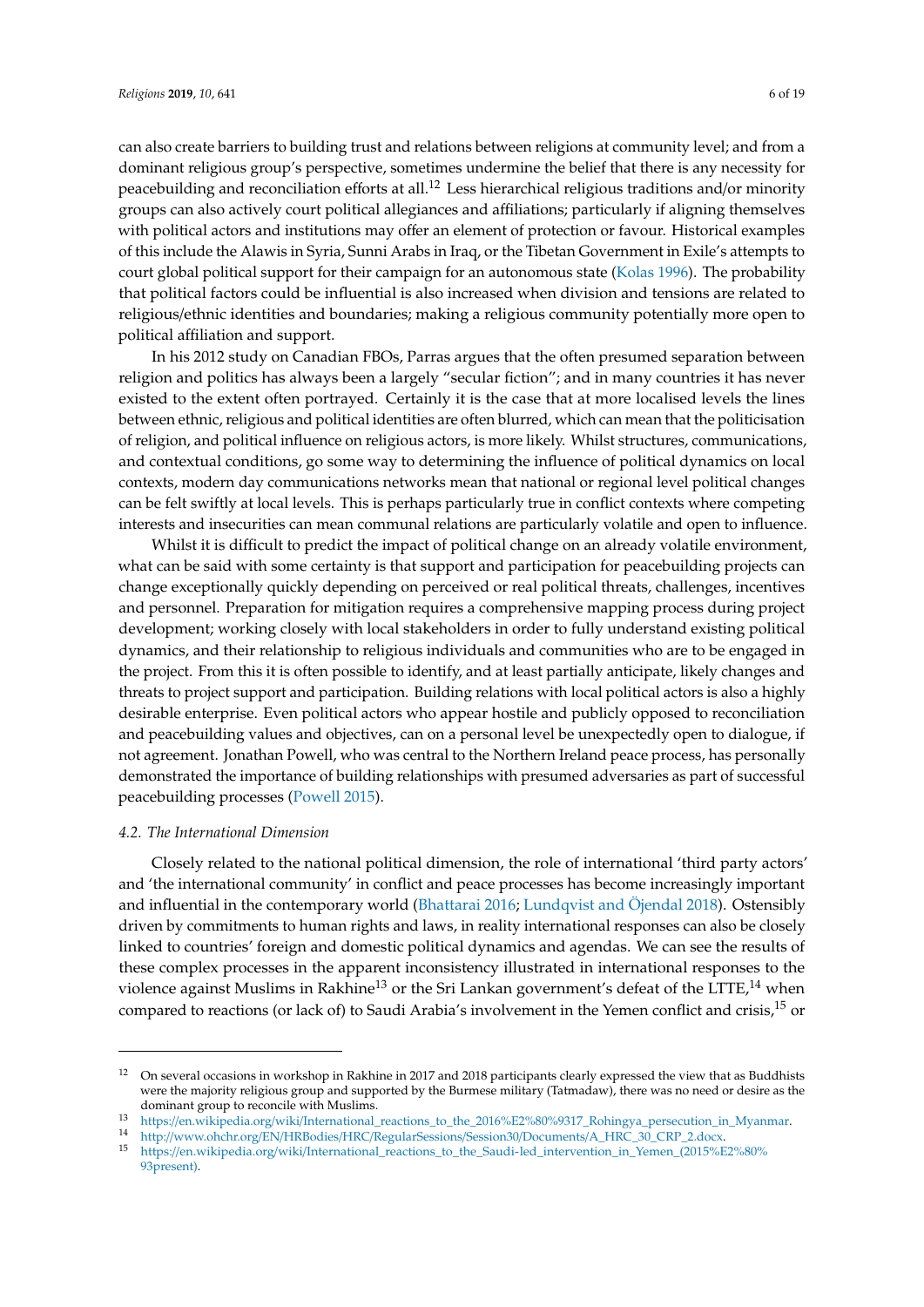the role of western governments in Iraq, Libya, or Syria. New media platforms in particular mean that information about international declarations, aid assistance, and reports can be disseminated extremely quickly, which can impact on even very rural and local contexts surprisingly swiftly. When perceived negatively this can be highly detrimental to a conflict and/or peacebuilding context: a pertinent example being the increasing anger and hostility of Buddhists in Rakhine towards the international community and international development workers and organisations.<sup>16</sup>

The increasingly transnational nature of many religions also requires consideration [\(Rudolph](#page-18-10) [2018\)](#page-18-10). With networks, affiliates and influencers spread across the world, the global nature of religious communities can have significant implications for peacebuilding at local level. From a positive perspective, even relatively remote communities and projects can feel connected to, and supported by, global networks. Perceived international support can make a significant difference to the status of project, willingness to engage by local people, and prevailing attitudes towards peace and reconciliation.<sup>17</sup> The work of the international organisation Religions for Peace is an excellent example of the positive impact this phenomenon can have.<sup>18</sup>

Conversely, as ISIS starkly demonstrated in their successful mobilisation and recruitment of foreign fighters in Syria and Iraq,<sup>19</sup> sophisticated international communication and media strategies can have hugely detrimental consequences which are very difficult to counter even with significant technological resources and peacebuilding expertise and support [\(Aly et al.](#page-16-3) [2017;](#page-16-3) [Shehabat and Mitew](#page-18-11) [2018;](#page-18-11) [Abdelrahim](#page-16-4) [2019\)](#page-16-4). In addition, the increasingly global nature of religious organisations and networks can tend towards a homogenised view of religious identity and communities, and collapse of religious/ethnic contextual specificity. This can, and has, helped perpetuate religious stereotypes and resulted in local incidents or conflicts transcending contexts and becoming globalised disputes. A pertinent example is the worldwide rise in Islamophobia [\(Morgan and Poynting](#page-17-17) [2016\)](#page-17-17).

Given the speed and proliferation of new media, the global international dynamics can be hugely influential on even small-scale localised peacebuilding efforts. Whilst often little can be done at local level to control the deliberations and actions of international and transnational communities and organisations, work can be done on the ground in an attempt to predict international scenarios, and future proof against negative impact. Consideration of the local context and religious groupings in relation to national and international networks and dimensions is necessary—and this need not be onerous but a relatively simple process of mapping key relationships and issues. Some steps can also be taken to mitigate the potentially negative impact of international developments in project design and initiation. Establishing clear communication within and between project participants and participating communities is extremely important. Key actors and stakeholders, including religious leaders, should be ready and willing to speak out to emphasise the importance of peacebuilding and diffuse tensions as they arise: and there are abundant examples of this proving an effective strategy in practice.<sup>20</sup> The international dimension is one factor that requires close and continual monitoring in order to limit its negative impact on a local peacebuilding project.

<sup>16</sup> https://www.reuters.com/article/us-myanmar-rohingya-un/[u-n-warns-aid-workers-of-rising-buddhist-hostility-in](https://www.reuters.com/article/us-myanmar-rohingya-un/u-n-warns-aid-workers-of-rising-buddhist-hostility-in-western-myanmar-idUSKBN1AQ16P)[western-myanmar-idUSKBN1AQ16P.](https://www.reuters.com/article/us-myanmar-rohingya-un/u-n-warns-aid-workers-of-rising-buddhist-hostility-in-western-myanmar-idUSKBN1AQ16P)

<sup>&</sup>lt;sup>17</sup> In interviews carried out by the authors in Myanmar and Nepal from 2011–2019, participants repeatedly revealed that they took part in projects because the projects were connected to an international organisation. Motivations ranged from feeling supported and giving the project legitimacy, to more instrumental reasons such as greater access to funding or international networks/travel/opportunities.

 $\frac{18}{19}$  [www.rfp.org.](www.rfp.org)

<sup>&</sup>lt;sup>19</sup> https://www.bbc.co.uk/news/[world-middle-east-41734069.](https://www.bbc.co.uk/news/world-middle-east-41734069)<br><sup>20</sup> https://havenallaatanaart/teamine.organithanisiers.co.d

<sup>20</sup> https://beyondborders.net/[teaming-up-with-religious-leaders-to-prevent-violence-against-women](https://beyondborders.net/teaming-up-with-religious-leaders-to-prevent-violence-against-women/)/; https://[www.sfcg.org](https://www.sfcg.org/when-it-comes-to-conflict-religion-is-part-of-the-solution/)/ [when-it-comes-to-conflict-religion-is-part-of-the-solution](https://www.sfcg.org/when-it-comes-to-conflict-religion-is-part-of-the-solution/)/.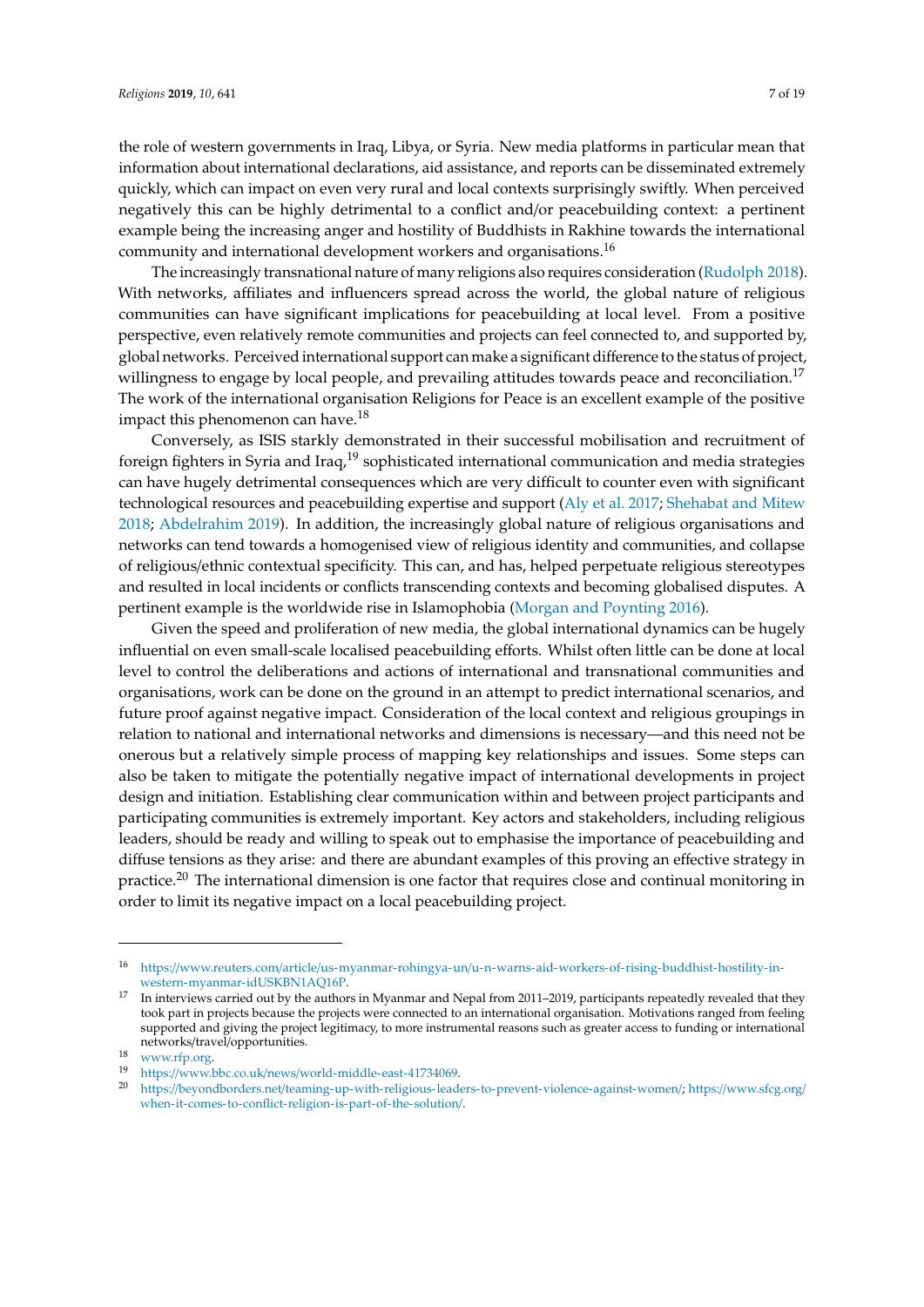#### *4.3. Religious Leadership*

The importance of religious leadership has been widely noted and examined in relation to religious peacebuilding,<sup>21</sup> with studies such as Timothy [Sisk'](#page-18-12)s [\(2011\)](#page-18-12) edited volume adeptly demonstrating the complex nature of religious leadership in both driving violence and building peace. Despite increasingly complex theoretical conceptualisations, the principal assumption in the practice of peacebuilding remains that if religious leaders support a peace project it will likely be more effective, and if not then their influence will be at best neutral, and at worst detrimental. This is a seemingly logical and sometimes accurate starting point: but overly simplistic for a more accurate assessment of risk to localised peacebuilding initiatives.

In practice the involvement and influence of religious leadership on local peacebuilding initiatives can often be variable depending on a range of complex factors. As [Lederach](#page-17-18) [\(1997\)](#page-17-18) first noted, for a variety of reasons not all religious leaders are well placed to be effective peacebuilders.<sup>22</sup> Religious leaders who are involved in, or sympathetic to, peacebuilding projects (and particularly inter/multifaith initiatives) often have relatively liberal religious ideologies and attitudes. However, this stance may not necessarily represent attitudes and understandings within their wider religious communities. Whilst religious leaders should by their nature 'lead', their role is often also to represent their community [\(Sampson](#page-18-13) [1997\)](#page-18-13); and if divisions and tensions exist within a community regardless of personal views leaders may come under pressure not to support peacebuilding efforts.<sup>23</sup> Going against prevailing opinion may undermine a leader's integrity and authority (and ability to promulgate peace) in a community, and/or put them in personal danger: and this possibility needs to be considered when asking religious leaders to participate in a project. The converse can also be true: and if a religious leader is pressurised into participating in peacebuilding by communal consensus, or does so to boost their reputation and influence, then this can be detrimental to the credibility and effectiveness of a project.

Relations between religious leaders from different religious traditions, or different branches of (seemingly) the same religious tradition, $24$  can also be highly complex. Disparities in participation amongst religious leaders can be representative of communal opinions and attitudes towards project; indicative of personal relationships; or an intentional attempt to incite apathy or antipathy towards an initiative. This can be particularly problematic when etiquette or tradition prevents religious leaders from publicly questioning the speech and actions of their peers. This scenario was evident in Myanmar, when Buddhist religious leaders were initially reticent to speak out against the militant monk U Wirathu who publicly incited violence against religious minorities [\(Walton and Hayward](#page-18-14) [2014\)](#page-18-14). Furthermore, in some contexts engagement with religious leaders from certain religious traditions or communities may preclude engagement with others; e.g., if Ahmadiyya leaders are involved in a peacebuilding initiative this may lead to a lack of engagement or withdrawal by Muslim leaders.

This brief discussion on the complex nature of religious leadership is not intended to be exhaustive, but is indicative of the level of comprehension required when considering the potential of religious leaders in a peacebuilding initiative. Whilst a popular and sometimes exceptionally effective peacebuilding method, engagement of religious leaders in peacebuilding is rarely straightforward. The presumption in project conceptualisation that even prominent religious leaders can bring about a profound change in those who have been affected by violence, oppression and fear can be greatly misplaced. As Sisk notes in summarising the findings of a range of studies on religious leadership in

<sup>21</sup> [Lederach](#page-17-18) [\(1997\)](#page-17-18); [Sampson](#page-18-13) [\(1997\)](#page-18-13); [Appleby](#page-16-1) [\(2000\)](#page-16-1); [Gopin](#page-17-2) [\(2000\)](#page-17-2); [Hertog](#page-17-3) [\(2010\)](#page-17-3); [Sisk](#page-18-12) [\(2011\)](#page-18-12); [Frazer and Owen](#page-17-19) [\(2018\)](#page-17-19); amongst others.

 $22$  See also Fitzduff in [\(Sisk](#page-18-12) [2011\)](#page-18-12).

<sup>&</sup>lt;sup>23</sup> See Fitzduff in [\(Sisk](#page-18-12) [2011\)](#page-18-12) for examples from Northern Ireland 2011; p. 155.

<sup>&</sup>lt;sup>24</sup> There are examples in most religious traditions where from an 'outsider's' perspective it may seem that religious leaders share a religious identity and tradition, whereas in fact the religious leaders themselves might see another branch or school as an inauthentic and illegitimate expression of their own religion.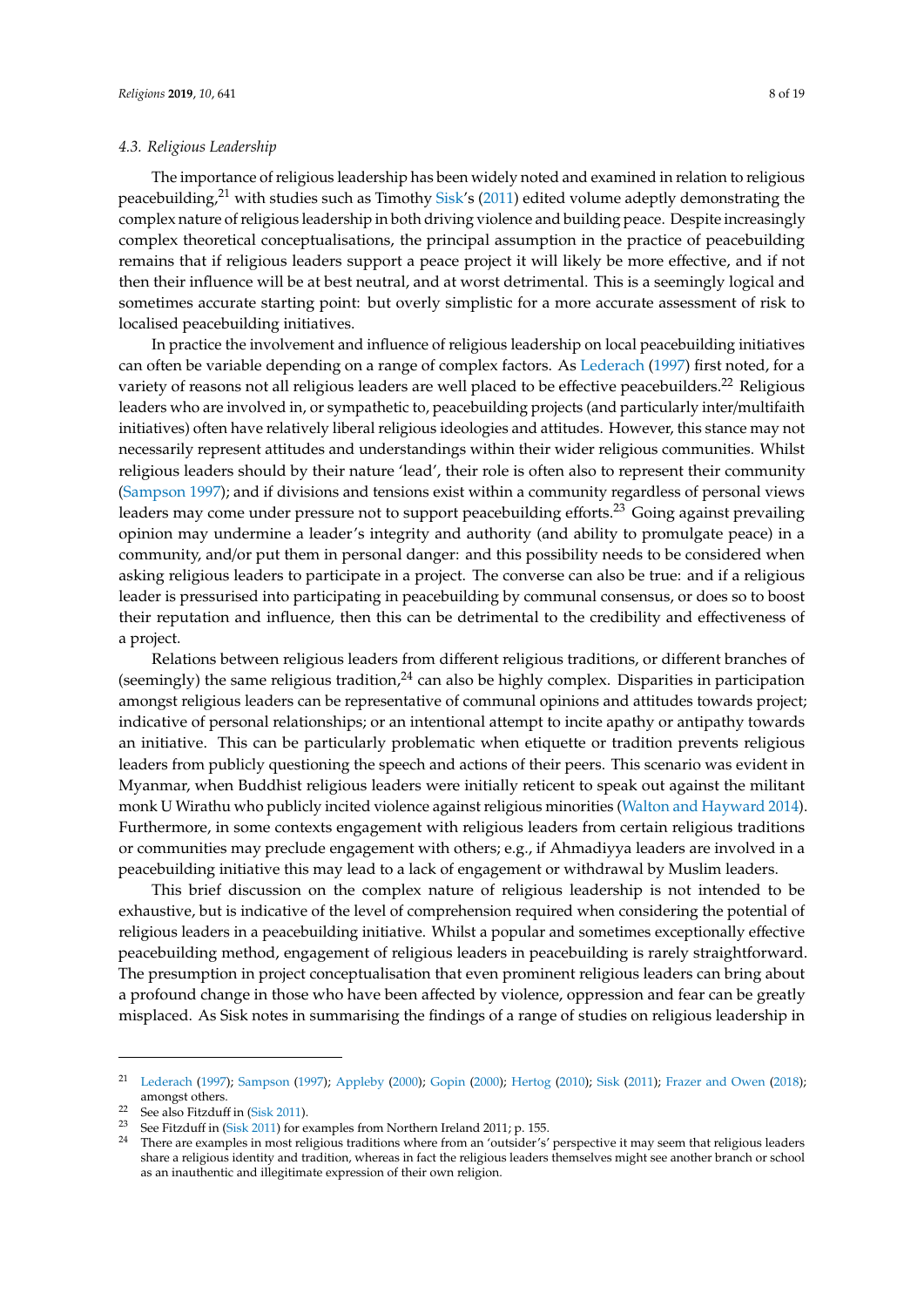conflict and peacemaking; "these case studies provide evidence that religious leaders have very little opportunity to promote peace when the social, economic and political conditions are prohibitive" [\(Sisk](#page-18-12) [2011,](#page-18-12) p. 235).

During project planning a systematic approach to mapping and profiling religious hierarchies and leaders is essential. Understanding the potential influence of religious leadership on a peacebuilding project, and mitigating risk, requires knowledge of the relevant religious traditions' hierarchies and structures, and the participating leaders' standing and influence in a community. It is also vital "to have a clear understanding of the wide range of types of religious leaders and the ways they interact with social conflict dynamics" [\(Sisk](#page-18-12) [2011,](#page-18-12) p. 232). Engaging experts on pertinent religions may well be necessary, and local contextual knowledge is crucial as relationships between religious leaders and traditions can be complex and personal. It is also important to at least be open to the possibility that if motivations for participation are questionable, or in situations where their participation may emphasise divisions and tensions, it may be preferable not to engage with religious leaders.

#### *4.4. Organisational and Sta*ff *Identity*

Organisational structure, skills, competency and capacity all have a role to play in effectively delivering a peacebuilding project, and to some extent determining its impact. However, the 'characteristics' of an organisation, and staff identity are areas which in religious peacebuilding require specific consideration and understanding in assessing and managing risk.

There have been a number of studies which have examined the religious identity of an organisation in peacebuilding and humanitarian work:<sup>25</sup> identifying a range of advantages and disadvantages to being a Faith-based Organisation (FBO). Being a FBO might give access to private funding [\(Boesenecker](#page-17-20) [and Vinjamuri](#page-17-20) [2011\)](#page-17-20); afford long-term engagement with communities; secure greater access and trust; attract support from senior religious leaders; as well as provide credibility and authority in some contexts. Conversely it might create suspicion about professionalism or intentions; prevent engagement from some project participants and donors/partners; and place expectations and restrictions on project parameters and activities. A similar range of problems can occur for secular peacebuilding organisations attempting to engage with religious actors.

Evidently there is little that can be done by project staff about an organisation's identity, mission and foundations. Whilst transparency is always important, some careful consideration should be given to the extent to which organisational perceptions might impact on a project's reputation and effectiveness, and how this can be handled in a skilful and sensitive way. For example, in an attempt to counter perceptions that the main purpose of its work was evangelism, World Vision International in Nepal ensured its staff profile and recruitment reflected the religious and ethnic diversity of the places in which it worked.<sup>26</sup>

Even more complex and potentially influential than organisational identity is the identity (real and perceived) of project staff. In many academic disciplines the 'insider/outsider' dilemma is one that has been thoroughly scrutinised [\(Dwyer and Buckle](#page-17-21) [2009\)](#page-17-21), and is a topic also highly relevant to religious peacebuilders. Staff insider or outsider status has been recognised as bringing a range of possible benefits and challenges in religious peacebuilding [\(Mubashir and Vimalarajah](#page-18-15) [2016\)](#page-18-15). There are numerous complex ways in which staff identity can affect a project. For example: staff with no relationship or religious/ethnic affinity with conflicting parties may be seen positively, as a neutral third-party mediator [\(Bercovitch and Kadayifci-Orellana](#page-16-5) [2009;](#page-16-5) [Frazer and Friedli](#page-17-22) [2015\)](#page-17-22). Conversely their lack of shared identities may see them perceived as untrusted interlopers. Staff from a religious majority may find it difficult to gain trust with minority groups, especially if minorities have suffered oppression or violence at the hands of members of a religious majority. Staff from a religious minority

<sup>&</sup>lt;sup>25</sup> See for example [Schwarz](#page-18-16) [\(2018\)](#page-18-16); [Appleby et al.](#page-16-0) [\(2015\)](#page-16-0); [Clarke](#page-17-23) [\(2008\)](#page-17-23); [Haynes](#page-17-24) [\(2007\)](#page-17-24).

<sup>26</sup> Interview: World Vision International staff member, Kathmandu, Nepal 12 June 2013.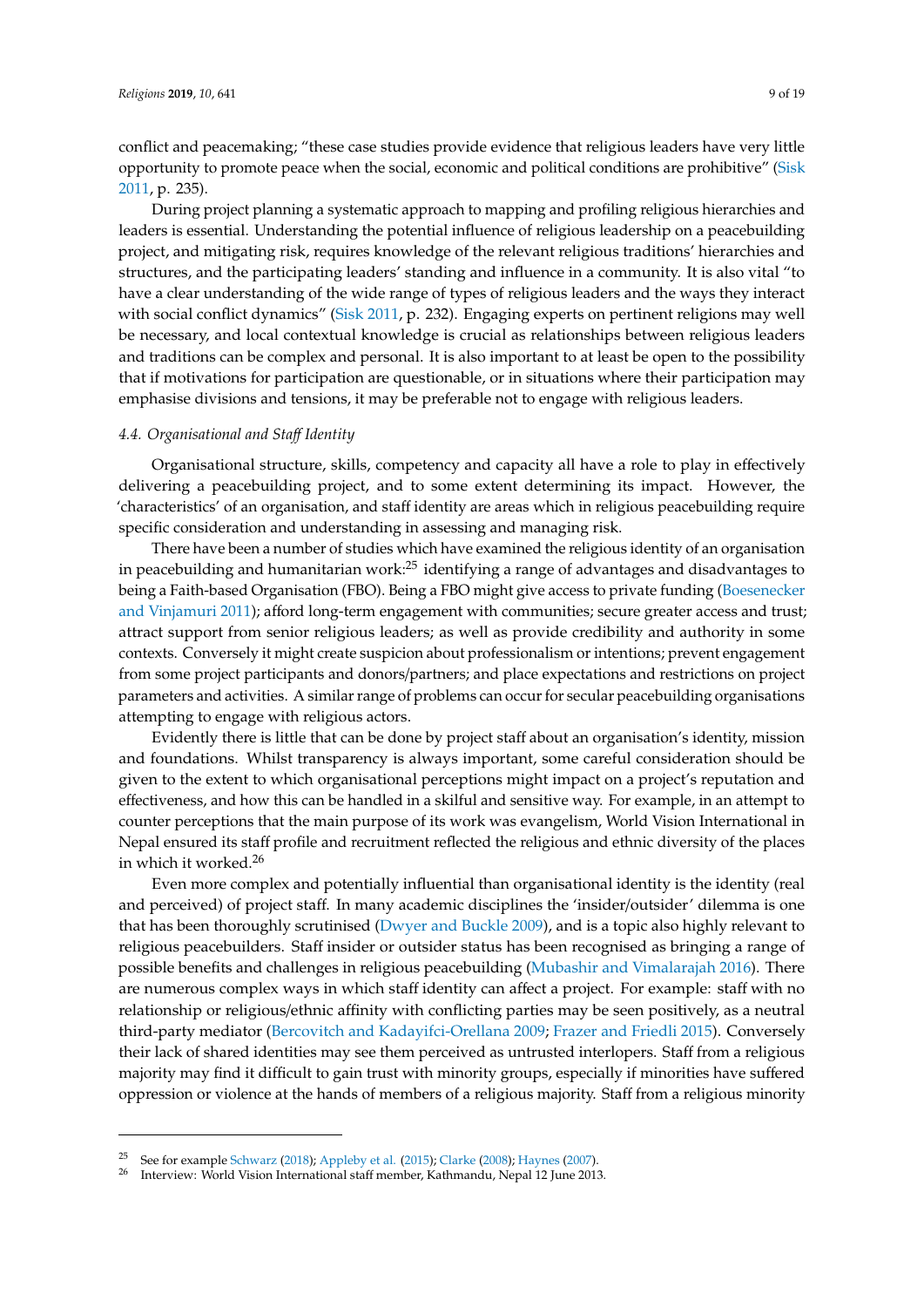background may not be afforded due respect, or be able to win trust from all participants. They may also feel it is in their interest to be subservient to majority group members, thereby compromising the integrity of the project, and its activities and objectives.<sup>27</sup>

Staff recruited locally to work on peacebuilding projects may also have multiple identities within a community; such as religious or community leaders, or business or political interests. This eventuality is more likely when a local implementing partner or organisation originally began as an interreligious group (a common origin of many community FBOS) but has subsequently become an operational peacebuilding organisation. Multiple identities can have advantages; as staff may be able to command respect within a range of different social groupings. However, there can also be confusion over the status of the individual at different times, which can impede participation and the ability for project participants to feedback honestly and critically.

Evidently selection of key staff in a project will have a significant impact on the effectiveness of a project. Steps can be taken to prevent negative impact; and ideally members of staff should emphasise their principal identity as a peacebuilding professional. If staff are local, or share identities with project participants, then an ideal might be representation amongst staff from all religious/ethnic groups involved in the project. However, dependent on resources and skills this may not be a feasible option, in which case it may well be better to bring someone in from outside the immediate context so that their religious/ethnic identity is not so relevant. This can help in them being associated primarily with their professional role. It is often not possible to avoid all issues related to staff identity. However, transparent discussion between participants and staff, and between staff members, can help identify and acknowledge problems and prevent them from becoming a significant negative factor.

#### *4.5. Contextualising Religious Practices and Beliefs*

Within peacebuilding studies and practice increasing attention has been paid to elicitive and more local forms of peacebuilding [\(Leonardsson and Rudd](#page-17-25) [2015\)](#page-17-25). The emphasis on local resources and context in religious peacebuilding often manifests in two ways. Firstly, if an assessment or knowledge of local contexts appears to indicate that religion is important to local people, then it is assumed that religious actors must be engaged peacebuilding. Secondly, peacebuilders find out the religious identities of communities/project participants, and incorporate popular ideas about how religious beliefs and practices support peace into project aims and activities. We can see this clearly apparent in the relatively generic formats adopted in most religious peacebuilding projects activities: engage with religious leaders in an attempt to get them to support a project; form an intra/interfaith groups with the aim of learning about each other's religions; draw on religious scripture and teachings to find aspects which seem to support the building of peaceful and harmonious communities.

Whilst some of these activities and ideas may have a positive impact, this generic approach does not take into account the complex and dynamic nature of lived religion; which often means that highly specific religious ideas, beliefs, practices, traditions, prayers, icons and spiritual leaders are influential and important in different contexts. As Marc Gopin emphasises, "[I]n the real situation of conflict, priority must be given to an inductive approach, which involves an empirical investigation of a conflict scenario: listening to the needs being expressed in the conflict and then exploring a series of religious ideas, values, and institutions that may be appropriate for that conflict setting".<sup>28</sup> Similarly Hertog argues that in order to "develop insight into the added value of specific religious actors in specific conflict situations . . . in-depth knowledge of both the conflict situation and the involved

<sup>&</sup>lt;sup>27</sup> This eventuality was identified from a project evaluation in Myanmar, where a Muslim worker admitted that they felt unable to ask Buddhist participants to undertake certain activities, and it was in their best interests (and that of their community) not to risk upsetting or offending Buddhist participants in anyway, and to accept that some proposed project activities could not take place (or indeed be creative about the extent to which they had).

<sup>28</sup> [Gopin](#page-17-2) [\(2000,](#page-17-2) p. 26).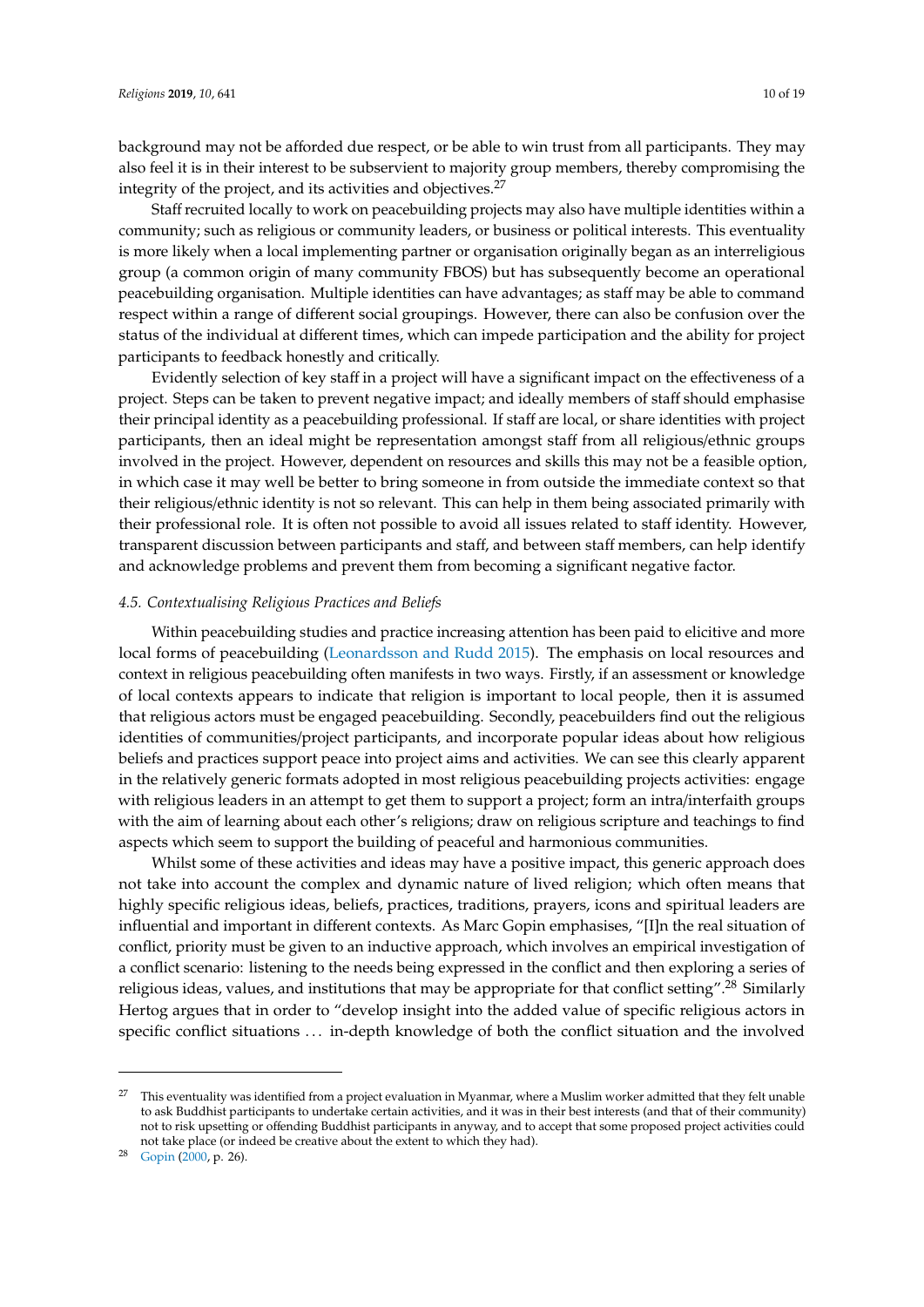religious traditions and organizations is required in order to devise the best ways in which religion can contribute to a peacebuilding process".<sup>29</sup>

Generic religious peacebuilding activities often assume a level of liberalisation and socio-religious norms which are not always present, and this approach to religious contextualisation is likely to at best limit the effectiveness of the project, and at worst prove detrimental. Activities which assume the open nature of communities, such as group scriptural exegesis, unconditional participation of women, or visiting each other's places of worship, can seriously undermine a project's legitimacy and participation levels—resulting in 'preaching to the converted' whilst failing to engage more conservative religious actors that peacebuilding projects need to reach.

It seems apparent that one of the reasons for the lack of more creative and contextually sophisticated approaches to religious peacebuilding is the relative lack of expertise and resources in this area. This is being addressed by increasing training and education on religion and peacebuilding; and the United States Institute of Peace's new handbook on Religion, Conflict and Peacebuilding is a pertinent example [\(Frazer and Owen](#page-17-19) [2018\)](#page-17-19). As with many of these risk factors, informed consultation, and a close and respected relationship with local religious leaders and peacebuilders can lead to a better understanding of how religion is most likely to support peacebuilding in the specific context.

#### *4.6. The Influence of Religious Literacy*

Related to religious contextualisation, the impact of 'religious literacy' on religious peacebuilding projects is one that is often ignored in project proposal and design; and this can have a significant impact on the anticipated outcomes of a project. This oversight is perhaps inevitable due to a fundamental tension involved in estimating and/or anticipating the religious literacy of project participants. In order for a project to be seen to qualify as 'religious peacebuilding' the presence and added benefits of the religious dimension needs to be clarified and emphasised. The usual way of doing this (particularly for organisations/individuals not necessarily proficient or confident in working with religious actors) is to (over)emphasise the way in which religious teachings and scripture are understood, accepted and influence members of a community.

However even in 'deeply religious' communities and societies, knowledge of religious scriptures and teachings can be surprisingly low. Indeed, an emphasis on these aspects of religion has been attributed to a colonial 'protestantization' of religion, $30$  and not an accurate reflection of how religion is understood and practiced in many cultures throughout the world [\(Almond](#page-16-6) [1988\)](#page-16-6). It may well be that other dimensions and functions of religion are more important and influential in a society than knowledge of religious teachings and scripture. [Frazer and Owen](#page-17-19) [\(2018\)](#page-17-19) in their work on analysing the potential of religion in peacebuilding processes articulate five dimensions of religion which need to be given equal consideration when devising a peacebuilding project. These are: Religion as a set of ideas; Religion as community; Religion as an institution; Religion as a set of symbols and practices; and Religion as spirituality [\(Frazer and Owen](#page-17-19) [2018\)](#page-17-19).

A narrow focus on certain types of religious knowledge and literacy, and failure to carry out a broader analysis of religion's potential in peacebuilding, can result in a project which struggles to achieve the type of positive results hoped for. This is a risk factor that may not change significantly throughout the course of a project. However, the complexity and agency of different religious dimensions will require deep analysis during the planning phase of a project: and as mentioned above, increasingly resources are being developed for this purpose [\(Frazer and Owen](#page-17-19) [2018\)](#page-17-19). Project designers must also be cognisant of the fact that the way in which religion is influential within communities may

 $\frac{29}{30}$  [Hertog](#page-17-3) [\(2010,](#page-17-3) p. 116).

<sup>30</sup> A term used to describe a process whereby non-Christian religions were interpreted through the lens of the western Christian tradition. For a detailed description and critique see [Almond](#page-16-6) [\(1988\)](#page-16-6).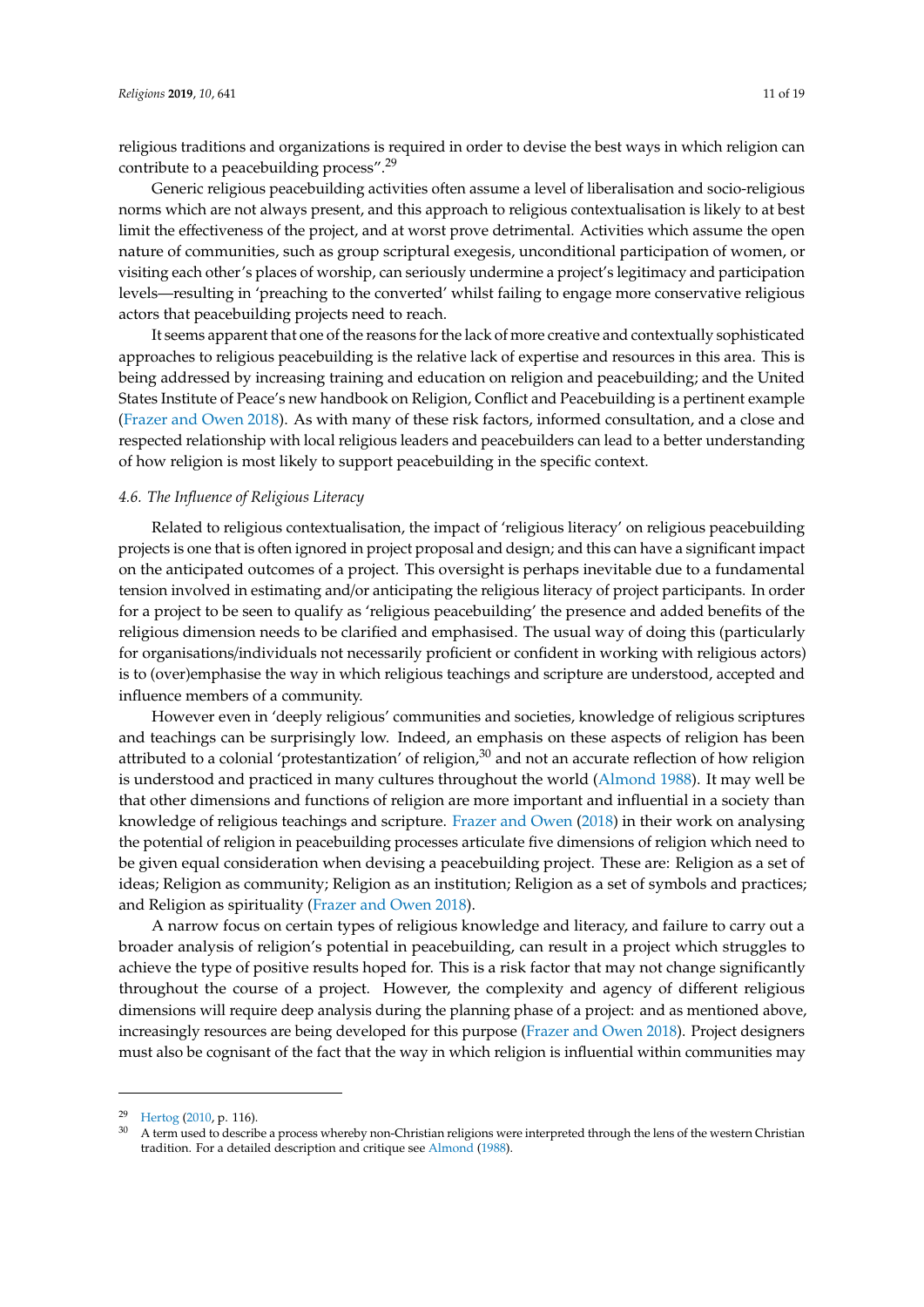not only vary from religion to religion, but also within religious traditions if allegiances to different schools or leaders are divided.

#### *4.7. Socio-Economic Conditions of Participants and Sta*ff

Arguably the most influential factor on participation in local peacebuilding projects is the socio-economic conditions of project participants and staff. Participation in project activities, however minimal, requires people to give up time not only for the activities but in many cases for travel to and from a project location. For people who live in communities with low socio-economic development and opportunities, this can be a significant barrier to involvement. Consequently, projects can unintentionally privilege more materially wealthy, and often educated middle-class members of a community. This runs contrary to evidence which suggests that members of lower socio-economic groups, or those that live in contexts where significant inequalities exist [\(Fjelde and Østby](#page-17-26) [2014\)](#page-17-26), are mostly likely to be affected by communal violence.

Attempts to address this challenge in development and peacebuilding projects can include providing food, and/or 'transport' or per diem payments for participation; and this is certainly a popular strategy which is tried and tested.<sup>31</sup> However, this can (and does) also mean that participants attend projects to gain the benefit of the incentives, and whilst motivation for participation might not necessarily run contrary to positive impact, it would perhaps be better if participants were convinced of the worth of religious peacebuilding projects by other means. One way to do this might be to include a more sustainable and integrated economic dimension, such as cross-religious/ethnic social enterprises or cooperatives. This is a method that has worked to good effect in some contexts [\(Business for Peace](#page-17-27) [2014\)](#page-17-27), and may be worth considering; although evidently it requires expertise and resources in order to implement and mitigate risk.

These considerations can also extend to local staff, particularly where positions are part-time or relatively short-term contracts, and in contexts where wages for local staff can be very low. In this situation staff may need to supplement income with additional employment and activities, and this can impact on commitment to the project. It may also complicate their role in the project with participants. Resentment towards staff at national or international level that are more generously salaried can also create tensions and discord within a project or organisation. Volatility in socio-economic conditions can also have a major impact, and can be driven by factors such as resource scarcity due to security concerns and disrupted supply chains; environmental impact on food production and labour; in investor confidence; economic conditions of associated markets; as well as broader political dynamics, divestment, boycotting, and targeted sanctions. All of these factors must be considered in planning if economic factors are not to dictate project participation.

#### *4.8. The Barometer of Fear*

As a final 'catch all' risk factor, monitoring fear and insecurity in a community can be an effective, if non-specific indicator of the likely continued success and impact of a peacebuilding project. Fears and insecurities directly related to project participation can be driven by wide-ranging factors, many of which are outlined above. However, in situations where participants are not entirely sure themselves of the more complex causes and drivers, or where participants are unable or unwilling to articulate their reasons for non-participation or withdrawal, monitoring fear can allow people to express themselves in a simple but powerful way that does not demand deeper understanding or articulation.

Feelings of fear and insecurity are important indicators that should be monitored continuously throughout the course of a project. Key actors and stakeholders, and in many communities these can

<sup>&</sup>lt;sup>31</sup> This is a strategy widely used by INGOs and civil society organisations. For example during research in Adjumani, northern Uganda, several project coordinators revealed that paying 'chair money' was the only way to get community participation in peacebuilding training workshops: Adjumani, [Anonymous Interview: 2019.](#page-16-7)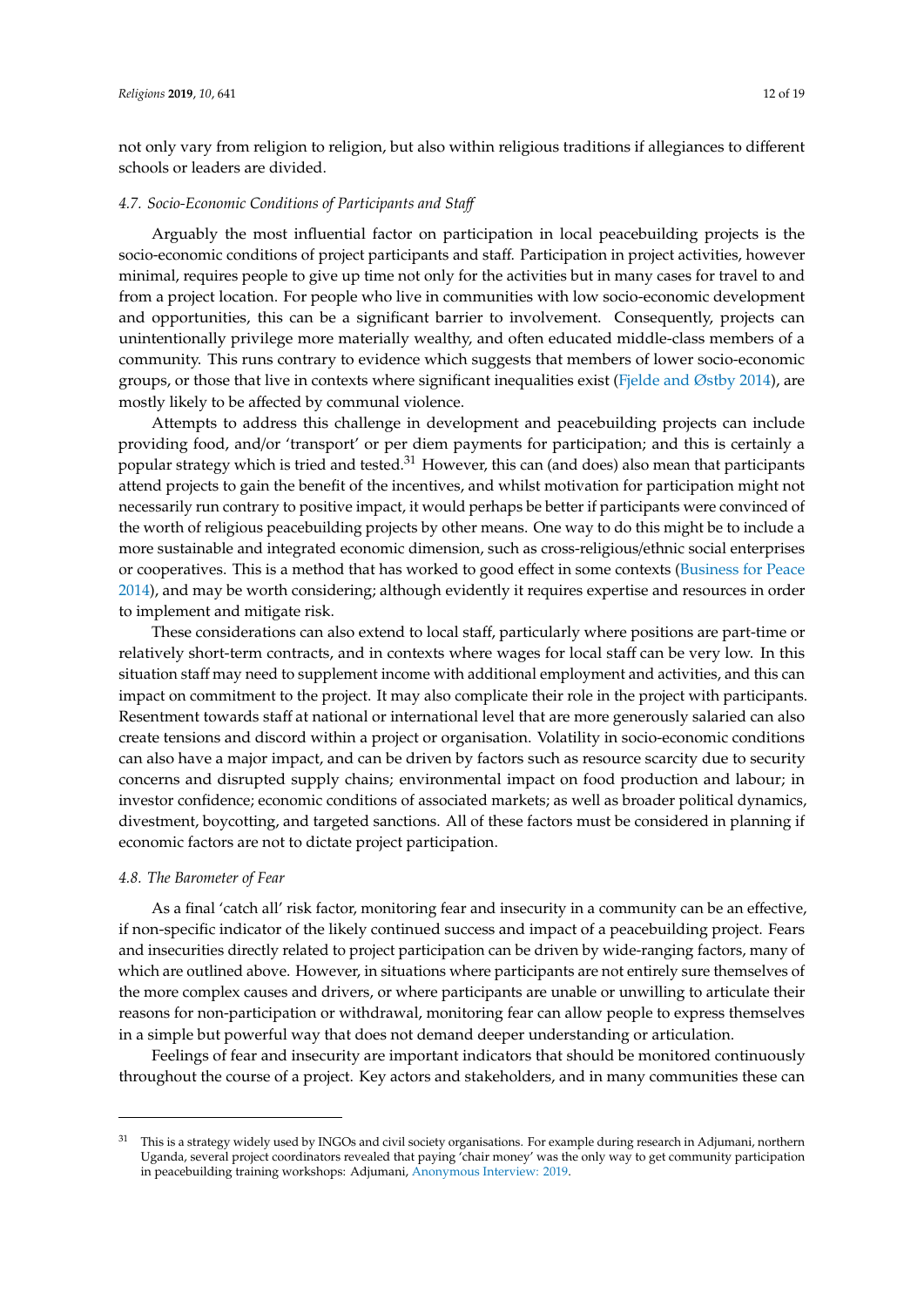be religious leaders, who are embedded and respected in communities are amongst the best placed to gauge feelings of anxiety and insecurity. That said, it is important to recgonise that monitoring and measuring fear and insecurity is not straightforward. Evidently it is highly subjective, likely in situations of conflict to be extremely volatile, and encompasses many complex elements, which makes attribution extremely difficult. This is certainly a factor which can benefit from greater exploration and research, and cross-disciplinary insights and collaboration.

#### *4.9. Religious Peacebuilding Risk Table*

Taking account of the eight risk factors identified, the example table below is intended to be indicative of how these insights could be applied; and not prescriptive or exhaustive. Suggested activities in the course of project preparation are intended to offer broad guidance on the type of issues which need to be considered, but evidently contexts, access, resources and expertise will to some extent dictate what is viable and achievable. Similarly, indicators and methods of monitoring need to be more specifically developed in relation to the project, contextual issues and challenges, and available resources. Many of the activities and areas which require monitoring are overlapping, and if responsibilities are clear, an exercise such as this should not be onerous. Once completed the framework can conceivably be a useful and effective way of managing and mitigating risk, and subsequently enhance the efficacy of religious peacebuilding projects. A blank copy of the table is available for use in project planning.<sup>32</sup>

#### *4.10. Risk Analysis and Contemporary Religious Peacebuilding Theory and Practice*

A short process of situating this article within current debates in religious peacebuilding provides an opportunity to make some modest observations and contributions to the area. As well documented, for much of its relatively short history religious peacebuilding has been dominated by [Appleby'](#page-16-1)s [\(2000\)](#page-16-1) 'ambivalence thesis'. However more recently (led largely by [Omer](#page-18-17) [\(2012,](#page-18-17) [2018\)](#page-18-18); [Appleby et al.](#page-16-0) [\(2015\)](#page-16-0)) theoretical ideas in religious peacebuilding have become increasingly nuanced and sophisticated. The recent *Oxford Handbook of Religion, Conflict, and Peacebuilding* [\(Appleby et al.](#page-16-0) [2015\)](#page-16-0) is the best example, claiming to provide "a comprehensive, interdisciplinary account of the scholarship on religion, conflict, and peacebuilding. Extending that inquiry beyond its traditional parameters, the volume explores the legacies of colonialism, missionary activism secularism, orientalism, and liberalism".<sup>33</sup> A series of essays from a range of disciplinary perspectives, a central question explored is whether a form of peacebuilding rooted in religious traditions and ethics results in a more holistic and transformative 'justpeace', as opposed to existing liberal peace models which are rooted in western values and colonialist narratives, and therefore often complicit (whether intentional or not) in sustaining structural injustice and violence. By its nature it also tends to ignore or subvert local indigenous knowledges and traditions of peace and reconciliation.

<sup>32</sup> https://winchester.ac.uk/media/content-assets/documents/rke-documents/[Religion-and-Conflict-Analysis-Template-Risk-](https://winchester.ac.uk/media/content-assets/documents/rke-documents/Religion-and-Conflict-Analysis-Template-Risk-Assessment-table-Nov-2019.pdf)[Assessment-table-Nov-2019.pdf.](https://winchester.ac.uk/media/content-assets/documents/rke-documents/Religion-and-Conflict-Analysis-Template-Risk-Assessment-table-Nov-2019.pdf)

<sup>33</sup> See preview https://oxfordindex.oup.com/view/10.1093/oxfordhb/[9780199731640.001.0001.](https://oxfordindex.oup.com/view/10.1093/oxfordhb/9780199731640.001.0001)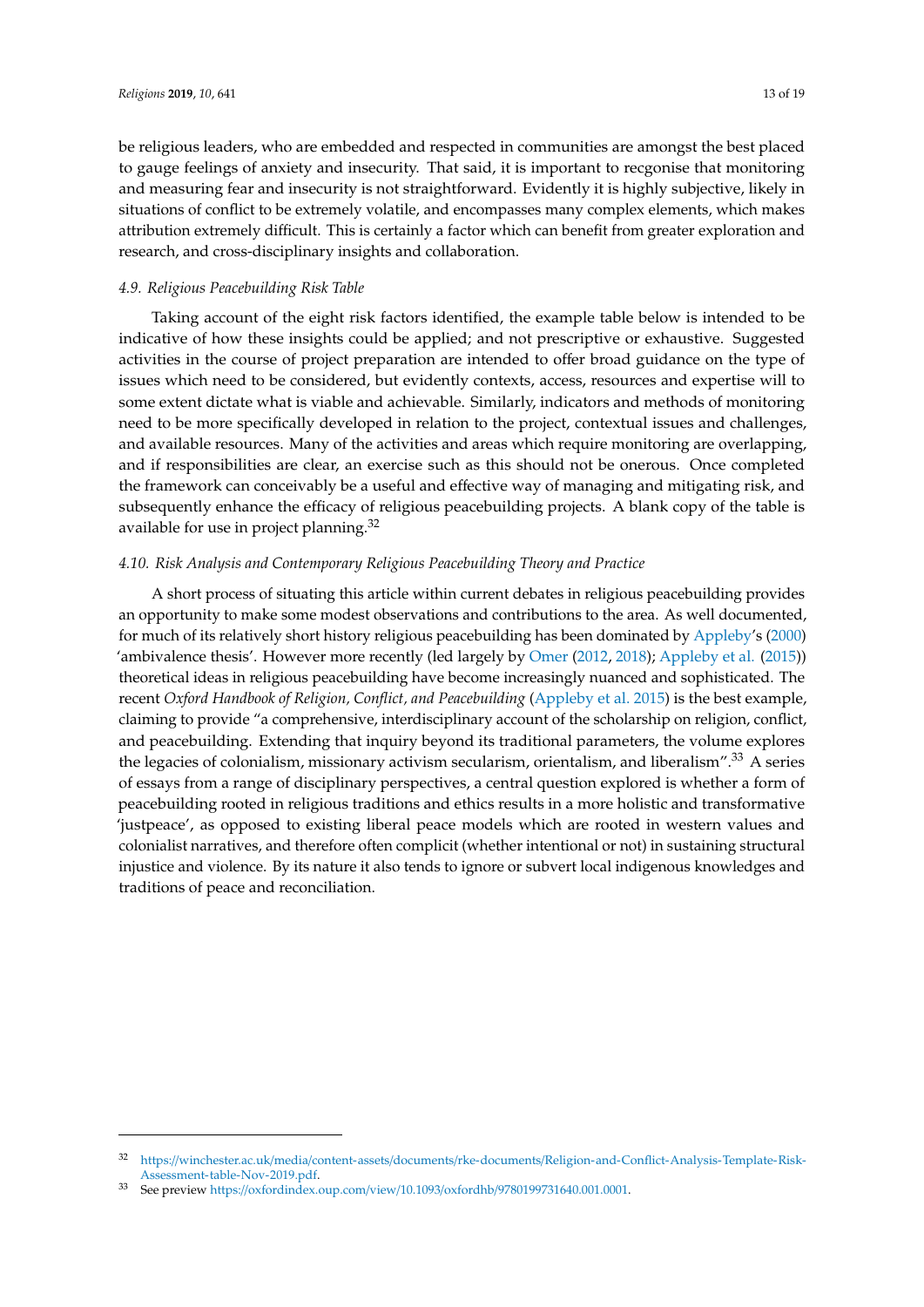| <b>Risk Factor</b>                                                                | <b>Project Preparation Activities</b>                                                                                                                                | Level of Risk 1-5 | Indicator/s                                                                                                                                                                                                                                                               | <b>Methods of Monitoring</b>                                                                                                                                                                                                                                                                                                                                |
|-----------------------------------------------------------------------------------|----------------------------------------------------------------------------------------------------------------------------------------------------------------------|-------------------|---------------------------------------------------------------------------------------------------------------------------------------------------------------------------------------------------------------------------------------------------------------------------|-------------------------------------------------------------------------------------------------------------------------------------------------------------------------------------------------------------------------------------------------------------------------------------------------------------------------------------------------------------|
| 1. Religions' relationship to<br>political institutions, systems and<br>movements | Mapping of and existing and potential relations between<br>political actors and religious institutions and communities.                                              | 1.<br>2.<br>3.    | Project participants' political rhetoric and<br>perceptions of change.<br>Level of political resistance/support for<br>peacebuilding at a local/regional level.<br>National political rhetoric concerning religious<br>affiliations, groups and actors.                   | Ongoing dialogue with project participants, and<br>trusted religious/community actors and leaders.<br>Dialogue with local political institutions and actors.<br>2.<br>Observing relevant social media groups<br>3.<br>and discussions.<br>Analysis of political statements and policies on<br>4.<br>religion/religion's role in conflict and peacebuilding. |
| 2. The international dimension                                                    | Mapping of current internal perspectives on, and relations<br>with, the country/s where the projects are taking place, and<br>the specific conflict being addressed. | 2.<br>3.          | Local attitudes towards international actors and<br>their positions on the conflict.<br>Government/national statements and declarations<br>on relations with the international community.<br>Changes in international involvement or interest in<br>the context/conflict. | Ongoing dialogue with project participants, and<br>trusted religious/community actors and leaders.<br>Observing traditional and social media coverage of<br>2.<br>international involvement in conflict.<br>International declarations, reports, investigations<br>-3.<br>concerning conflict context.                                                      |
| 3. Religious Leadership                                                           | Formulating a comprehensive understanding of religious<br>leadership and hierarchies, and relationships within and<br>between religious traditions.                  | 1.<br>2.          | Language used by religious leaders and<br>communities to talk about other leaders/religions.<br>Level of participation and attendance in<br>peacebuilding projects and activities.                                                                                        | Ongoing dialogue with project participants, and<br>1.<br>trusted religious/community actors and leaders.<br>Public statements or declarations.<br>2.<br>Public religious teachings and sermons.<br>3.                                                                                                                                                       |
| 4. Organisational and staff identity                                              | Careful consideration of how organisational characteristics<br>may impact on project effectiveness, and how it should be<br>communicated to project participants.    | 2.                | Perception of organisation amongst communities<br>and project participants.<br>Peer and participant feedback on staff identity                                                                                                                                            | Ongoing dialogue with project participants, and<br>trusted religious/community actors and leaders.<br>Recording levels of attendance and participation in<br>2.                                                                                                                                                                                             |
|                                                                                   | Careful consideration of staff identity and recruitment.                                                                                                             |                   | and capability.                                                                                                                                                                                                                                                           | activities, and reasons given for non-participation.                                                                                                                                                                                                                                                                                                        |
|                                                                                   | Openly acknowledging and sensitively discussing the<br>potential for staff identity to impact on a project.                                                          |                   |                                                                                                                                                                                                                                                                           |                                                                                                                                                                                                                                                                                                                                                             |
| 5. Contextualisation of religious<br>practices and beliefs                        | Analysis of religious resources for peacebuilding within the<br>given context.                                                                                       | 2.                | Contribution and effectiveness of religious resources<br>in achieving broader peacebuilding objectives<br>(measured by project M&E framework).<br>Levels of engagement with religious dimensions of<br>peacebuilding project.                                             | Ongoing dialogue with project participants, and<br>1.<br>trusted religious/community actors and leaders.<br>Recording levels of attendance and participation<br>2.<br>in activities.                                                                                                                                                                        |
| 6. The influence of religious literacy                                            | Analysis and understanding of the levels of religious literacy<br>within participating communities.                                                                  | 1.<br>2.          | Contribution and effectiveness of religious resources<br>in achieving broader peacebuilding objectives<br>(measured by project M&E framework).<br>Levels of engagement with religious dimensions of<br>peacebuilding project.                                             | Ongoing dialogue with project participants, and<br>trusted religious/community actors and leaders.<br>Recording levels of attendance and participation<br>in activities.                                                                                                                                                                                    |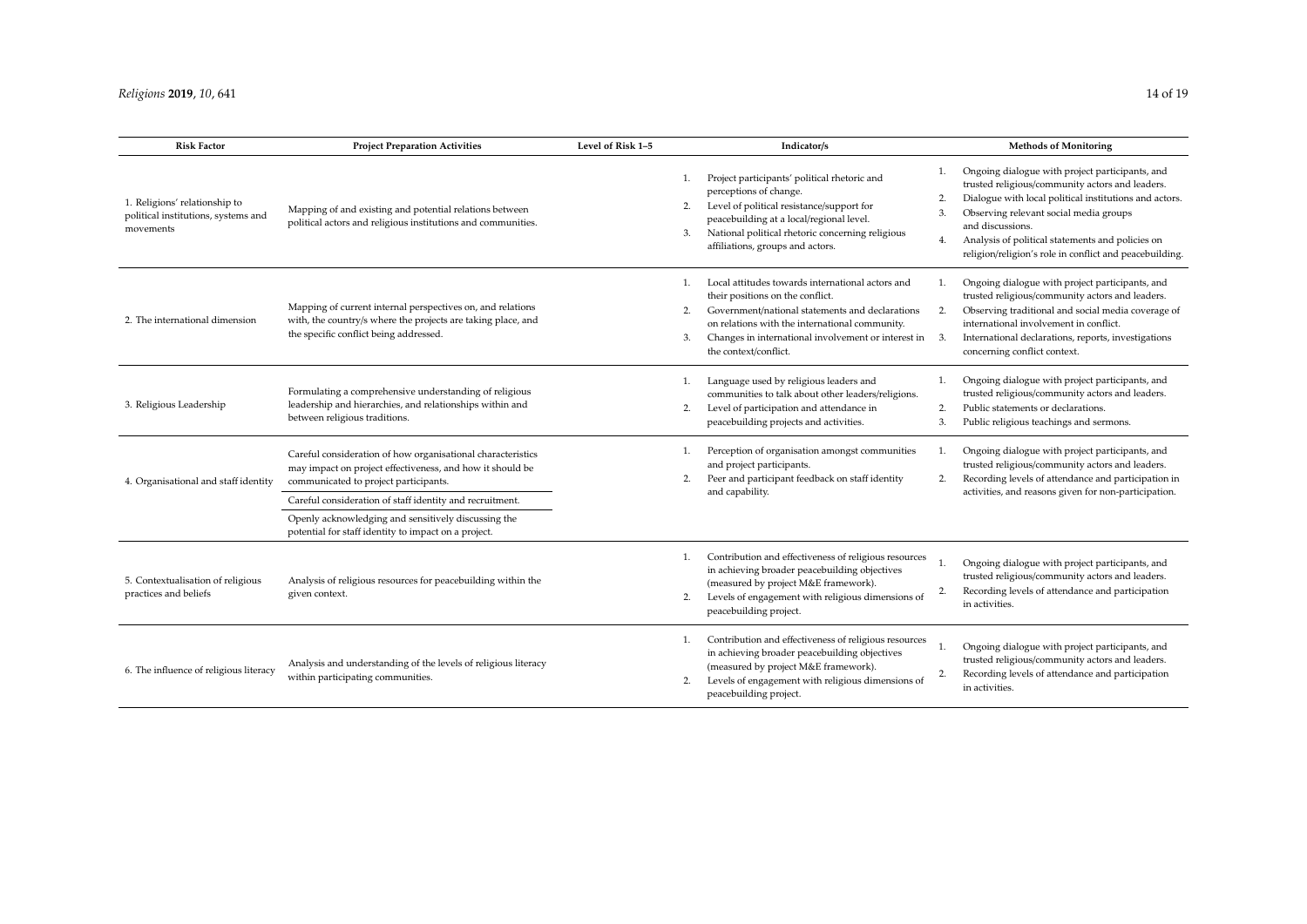| <b>Risk Factor</b>                                         | <b>Project Preparation Activities</b>                                                                                       | Level of Risk 1-5 | Indicator/s                                                                                                                                                                                   | <b>Methods of Monitoring</b>                                                                                                                                                                                                                     |
|------------------------------------------------------------|-----------------------------------------------------------------------------------------------------------------------------|-------------------|-----------------------------------------------------------------------------------------------------------------------------------------------------------------------------------------------|--------------------------------------------------------------------------------------------------------------------------------------------------------------------------------------------------------------------------------------------------|
| 7. Socio-economic conditions of<br>participants and staff. | Careful consideration of the socio-economic conditions of<br>target participants, and methods for supporting participation. |                   | Numbers of participants and motivation<br>for participation.<br>Changes in economic conditions in local<br>context/community.<br>Broader regional/national economic conditions<br>and trends. | Peer and group feedback on participation.<br>Ongoing dialogue with project participants, and<br>z.<br>trusted religious/community actors and leaders.<br>Observing traditional and social media coverage of<br>economic conditions and dynamics. |
| 8. The barometer of fear                                   | As part of baseline data collection, establish levels of fear and<br>insecurity in communities.                             |                   | Project participation.<br>Levels of anxiety amongst project participants.                                                                                                                     | Peer and group feedback on participation.<br>Ongoing dialogue with project participants, and<br><b>4.</b><br>trusted religious/community actors and leaders.                                                                                     |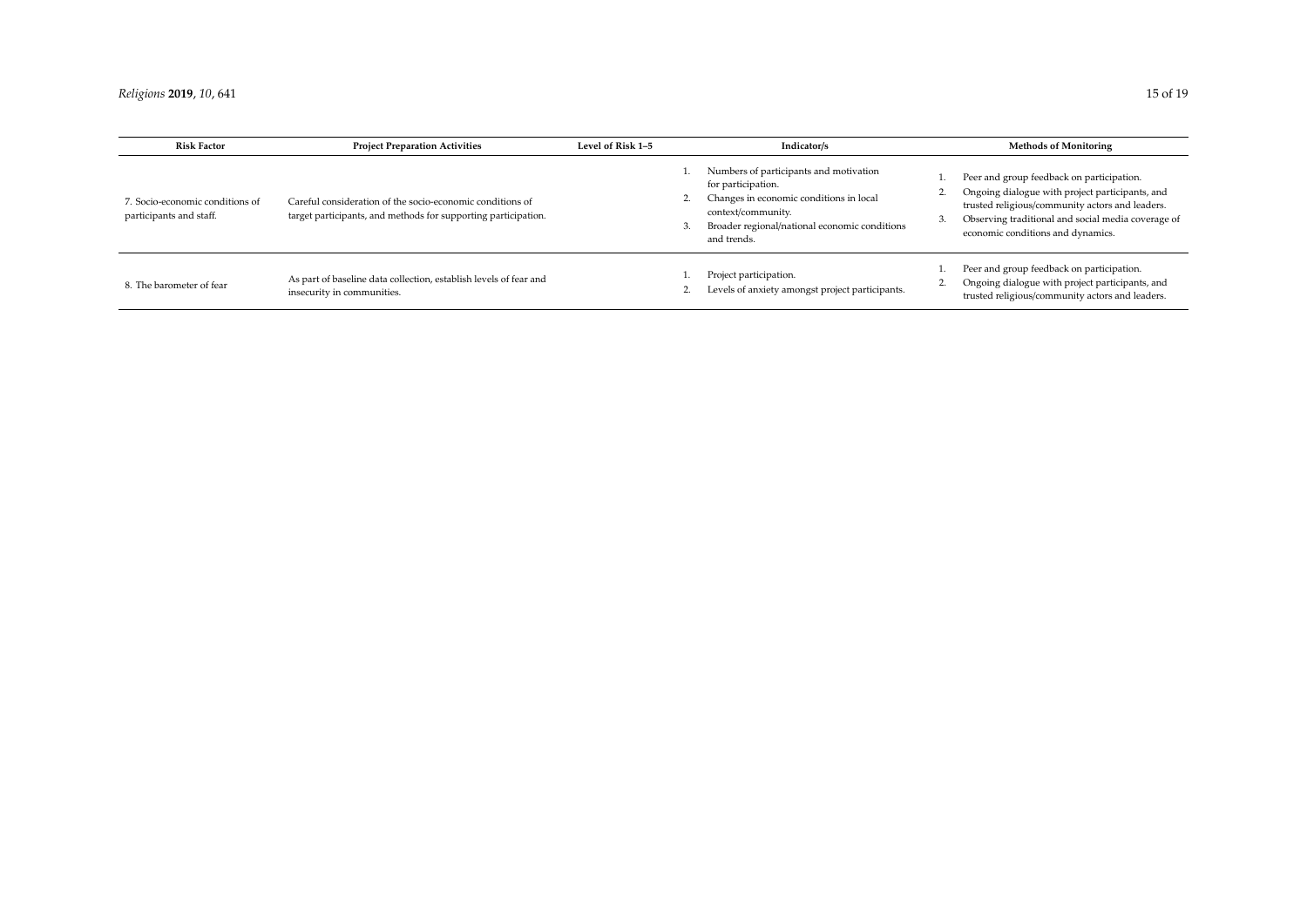Perhaps inevitably (and reassuringly) authors' opinion on the legitimacy and effectiveness of liberal peace, and its relationship to the neologism of 'justpeace', are varied. Pertinently the volume is also concerned with the implications of this debate for examining and enhancing peacebuilding practice. Marc Gopin reflecting on his own experiences of conflict resolution practice over 30 years suggests that binary polarisations of religious and secular approaches to peacebuilding are based on false dichotomies which do not reflect the demand for creativity and synthesis in peacebuilding in real life situations of conflict. He argues that it is the integration of all approaches to peacebuilding that offer the best hopes for achieving just and sustainable peace (2015).

The evidence and experience which informs the development of this framework would concur with this proposition. Whilst complex theoretical rejections or reorientations of liberal peacebuilding are appealing, and arguably necessary for theoretical development of the area, often in real life situations of violent conflict relations between the religious and secular are complex, often incongruous, but also vital for peacebuilding organisations and initiatives to be effective. Whilst a risk analysis framework such as this might be seen to instrumentalise religion (a concern consistently identified in religious peacebuilding literature [\(Appleby](#page-16-1) [2000;](#page-16-1) [Gopin](#page-17-2) [2000;](#page-17-2) [Hertog](#page-17-3) [2010\)](#page-17-3)), and/or contribute to an increasingly technocratic and bureaucratic approaches to peacebuilding practice [\(Mac Ginty](#page-17-4) [2012,](#page-17-4) p. 288), such interpretations would be to misunderstand the purpose of such an endeavour, and the diverse nature of religious actors' motivations and identities.

As [Omer](#page-18-18) [\(2018\)](#page-18-18) has recognised, binary notions of the instrumentalization of religion fails to acknowledge the internal diversity within religious traditions and actors, and their multiple needs and roles. The recent Religions for Peace 10th World Assembly in Lindau, Germany clearly demonstrates that many religious actors can competently negotiate both religious and secular realms and priorities in recognising the shared concerns of all humanity concerning the climate crisis, the need for inclusive sustainable development, and in the pursuit of positive peace. $34$  This is also evident in local communities affected by violence, where desires for socio-economic development, functioning institutions and governance, law and order, human rights, and gender equality, combine in complex ways with religious ethics, beliefs and practices. The proposed framework recognises 'the complex reality of religious peacebuilding' [\(Hertog](#page-17-3) [2010\)](#page-17-3), and the importance of contextual specificity, and attempts to establish a creative space where religion is seen as legitimate, vital and comprehensible resource in a domain still largely dominated by 'secular' discourse, actors, frameworks and funders.

#### **5. Conclusions**

The eight risk factors presented here are drawn from several specific conflict contexts, and whilst not claiming to be exhaustive, are an attempt to balance theoretical and contextual specificity with universally applicable peacebuilding considerations. To our knowledge this is the first concerted attempt to bring a range of risk factors associated with religious peacebuilding, into systematic, analytical framework, with a practical and applicable use. It is an attempt to go beyond simplistic understandings of religion in peacebuilding, which can often present it as isolated from contending factors in peacebuilding processes, and re-embed religious peacebuilding within the conflict context. It recognises that religion's potency as a peacebuilding tool is sometimes as dependent on complex political, social, and economic forces, as it is on religious authority, structures, and leaders. Whilst the framework is predicated on quantitative and qualitative data from a number of projects, and tested to a modest extent in Myanmar with some promising results, it is clearly an exploratory attempt at such an endeavour and requires more rigorous testing and critique. Undoubtedly it can be improved, and the framework presented here is intended as a point of departure for further work in this area.

The eight factors proposed range from the personal circumstances of staff and project participants, to national interests, international relations and the politics of external countries. This offers an

<sup>34</sup> https://rfp.org/home-3/[10th-world-assembly](https://rfp.org/home-3/10th-world-assembly/)/.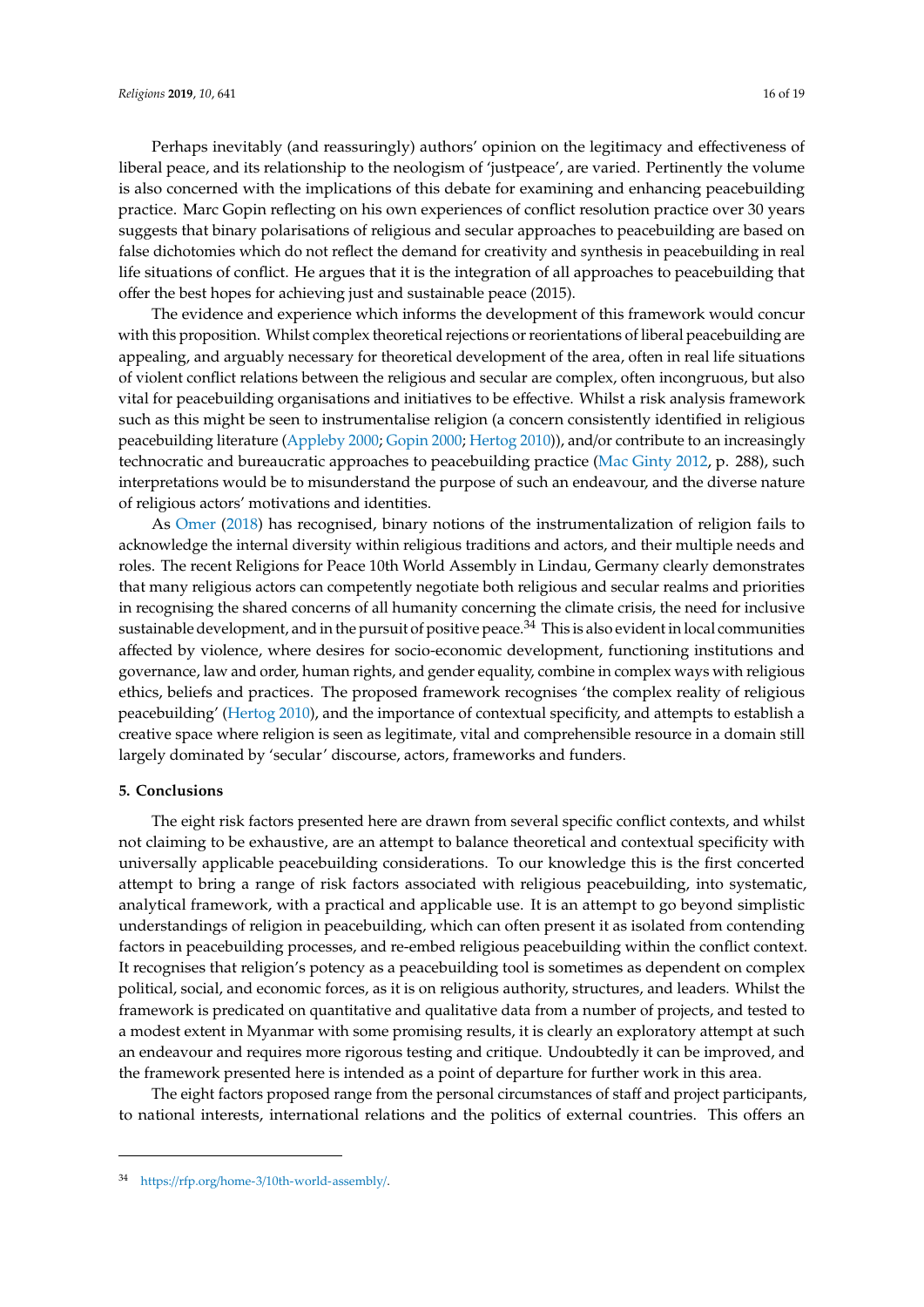indication of the complex influences and dynamics which inform many peacebuilding contexts, and evidently each factor requires greater research and understanding. Additional research as to whether these factors are universally applicable in other contexts is critical; as is consideration as to what other dimensions need to be given close consideration when planning and implementing religious peacebuilding projects. Devising new risk factors will also necessitate consideration of ways in which theoretical insights can be turned into practical tools and can stimulate innovation and further developments in this area. This paper has drawn on data from 'formal' peacebuilding projects, planned and initiated by national and international organisations and actors. Important alternative avenues for research and data collection include less formal mechanisms and methods of peacebuilding carried out by local, indigenous religious and cultural actors. Future research could also benefit greatly from an increased cross-disciplinary approach, with studies integrating methods and insights from social psychology and the sociology of religion, conceivably offering greater insight.

The factors presented here are useful for initially assessing existing risks, but equally their strength lies in helping continually monitor potentially negative context dynamics, and in devising and preparing mitigation strategies. Tasks and activities associated with building resilience to changing dynamics should be done in an open, intentional and pre-emptive way, involving project participants and if possible wider community members: and not be a reactive response to negative changes. For many of the risk factors, local contextual knowledge is imperative, but some expertise and experience in understanding the complex realties of lived religion is also vital. Evidently peacebuilding project staff cannot be expected, and are unlikely to be, experts in religion. As a result building key collaborations with experts and partners is crucial – and the inclusion of this kind of expertise and partnership building should be an integral part of conflict and context assessments, and project designs and funding applications. Funders must also take responsibility for ensuring this happens and resources are available.

**Author Contributions:** Both authors contributed substantially to the work, including participating in fieldwork trips where data was collected, and in the analysis of the data and writing of the article. Conceptualization, M.O.; Methodology, M.O. and A.K.; Formal Analysis, M.O. and A.K.; Investigation, M.O. and A.K.; Data Curation, M.O. and A.K.; Writing—Original Draft Preparation, M.O.; Writing—Review and Editing, M.O. and A.K. Authors have reviewed and approved the submitted version of the article, and agree to be personally accountable for their contributions, and ensuring the accuracy and integrity of their work.

**Funding:** This research received no external funding.

**Acknowledgments:** The authors would like to acknowledge and thank the two peer reviewers for their thoughtful and valuable comments, which have undoubtedly helped improve the quality of this article.

**Conflicts of Interest:** The authors declare no conflict of interest.

#### **References**

<span id="page-16-4"></span>Abdelrahim, Yasser Abuelmakarem A. 2019. Visual Analysis of ISIS Discourse Strategies and Types in Dabiq and Rumiyah Online Magazines. *Visual Communication Quarterly* 26: 63–78. [\[CrossRef\]](http://dx.doi.org/10.1080/15551393.2019.1586546)

<span id="page-16-6"></span>Almond, Philip C. 1988. *The British Discovery of Buddhism*. Cambridge: Cambridge University Press.

- <span id="page-16-2"></span>Al-Rasheed, Madawi, and Marat Shterin, eds. 2009. *Dying for Faith: Religiously Motivated Violence in the Contemporary World*. London, New York and Melbourne: I.B. Tauris.
- <span id="page-16-3"></span>Aly, Anne, Stuart Macdonald, Lee Jarvis, and Thomas M. Chen. 2017. Introduction to the Special Issue: Terrorist Online Propaganda and Radicalization. *Studies in Conflict & Terrorism* 40: 1–9.
- <span id="page-16-7"></span><span id="page-16-1"></span>Anonymous Interview: 2019. 2019, Adjumani, Uganda, January 14.
- Appleby, Scott R. 2000. *The Ambivalence of the Sacred: Religion, Violence, and Reconciliation*. Lanham: Rowman and Littlefield.
- <span id="page-16-0"></span>Appleby, R. Scott, Atalia Omer, and David Little, eds. 2015. *The Oxford Handbook of Religion, Conflict, and Peacebuilding*. New York: Oxford University Press.
- <span id="page-16-5"></span>Bercovitch, Jacob, and Ayse Kadayifci-Orellana. 2009. Religion and Mediation: The Role of Faith-Based Actors in International Conflict Resolution. *International Negotiation* 14: 175–204. [\[CrossRef\]](http://dx.doi.org/10.1163/157180609X406562)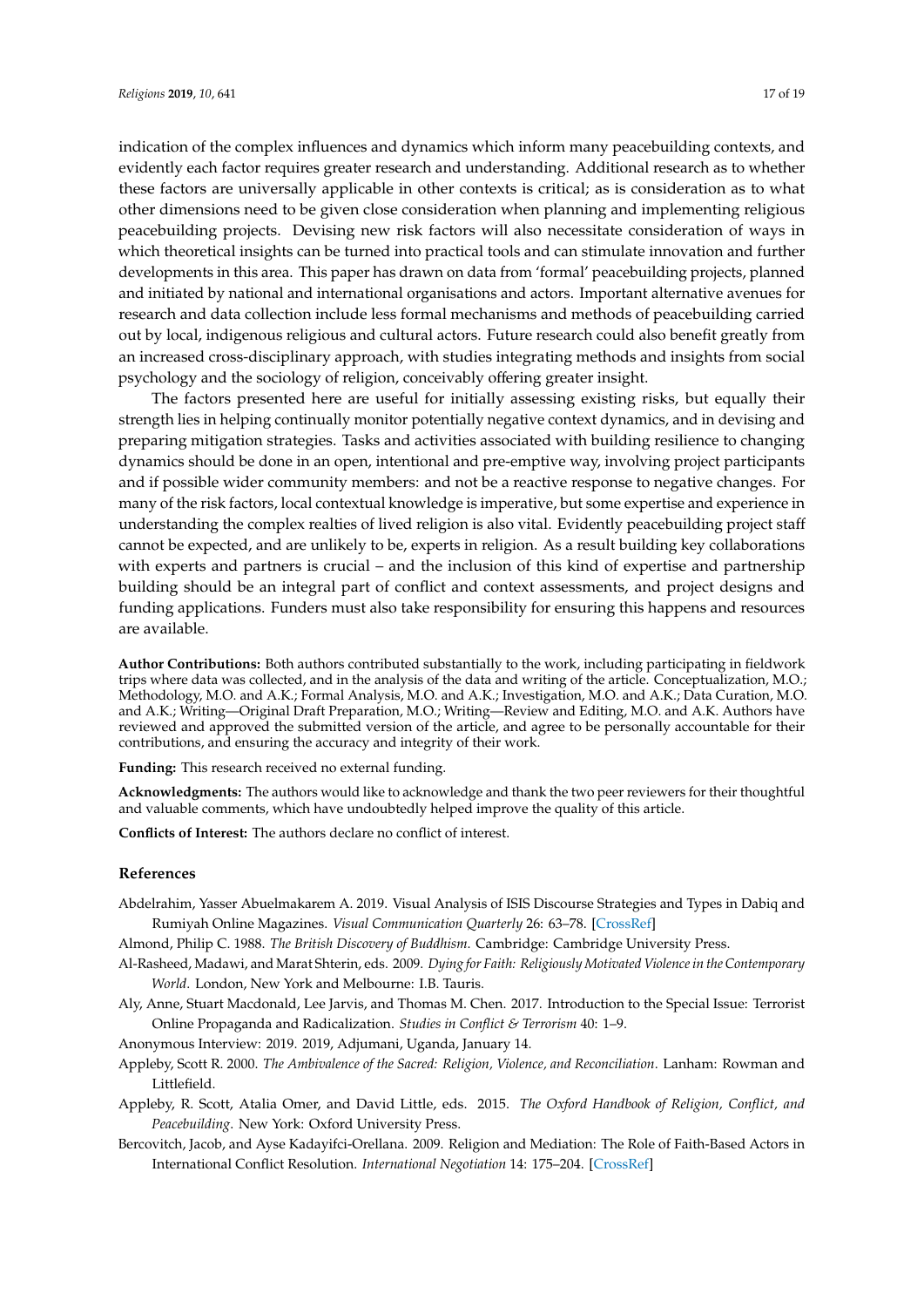- <span id="page-17-15"></span>Bhattarai, Prakash. 2016. Third-party coordination in conflict resolution: Evidence from Nepal and the Philippines. *International Journal of Conflict Management* 27: 398–423. [\[CrossRef\]](http://dx.doi.org/10.1108/IJCMA-08-2014-0066)
- <span id="page-17-20"></span>Boesenecker, Aaron, and Leslie Vinjamuri. 2011. Lost in Translation? Civil Society, Faith-Based Organizations and the Negotiation of International Norms. *International Journal of Transitional Justice* 5: 345–65. [\[CrossRef\]](http://dx.doi.org/10.1093/ijtj/ijr018)

<span id="page-17-7"></span>Bruce, Steve. 2002. *God Is Dead: Secularization in the West*. Oxford: Blackwell.

- <span id="page-17-27"></span>Business for Peace. 2014. *Business: A Powerful Force for Supporting Interfaith Understanding and Peace*. New York: UN Global Compact.
- <span id="page-17-23"></span>Clarke, Gerard. 2008. Faith-based organizations and international development: An overview. In *Development, Civil Society and Faith-Based Organizations: Bridging the Sacred and the Secular*. Edited by Clarke Gerard and Michael Jennings. London: Palgrave MacMillan, pp. 17–45.
- <span id="page-17-0"></span>Conflict Sensitivity Consortium. 2012. *How to Guide to Conflict Sensitivity*. London: UKaid.
- <span id="page-17-5"></span>Coward, Harold, and Gordon S. Smith, eds. 2004. *Religion and Peacebuilding*. Albany: Albany State University Press.
- <span id="page-17-6"></span>Denscombe, Martyn. 2014. *The Good Research Guide: For Small Scale Social Research Projects*. Maidenhead: Open University Press.
- <span id="page-17-21"></span>Dwyer, Sonya Corbin, and Jennifer L. Buckle. 2009. The Space Between: On Being an Insider-Outsider in Qualitative Research. *International Journal of Qualitative Methods* 8: 54–63. [\[CrossRef\]](http://dx.doi.org/10.1177/160940690900800105)
- <span id="page-17-12"></span>Eller, Jack David. 2010. *Cruel Creeds, Virtuous Violence: Religious Violence across Culture and History*. Amherst: Prometheus Books.
- <span id="page-17-26"></span>Fjelde, Hanne, and Gudrun Østby. 2014. Socioeconomic Inequality and Communal Conflict: A Disaggregated Analysis of Sub-Saharan Africa, 1990–2008. *International Interactions* 40: 737–62. [\[CrossRef\]](http://dx.doi.org/10.1080/03050629.2014.917373)
- <span id="page-17-10"></span>Fox, Jonathan. 2004. The Rise of Religious Nationalism and Conflict: Ethnic Conflict and Revolutionary Wars, 1945–2001. *Journal of Peace Research* 41: 715–31. [\[CrossRef\]](http://dx.doi.org/10.1177/0022343304047434)
- <span id="page-17-22"></span>Frazer, Owen, and Richard Friedli. 2015. *Approaching Religion in Conflict Transformation: Concepts, Cases and Practical Implications*. Zurich: CSS Mediation Resources.
- <span id="page-17-19"></span>Frazer, Owen, and Mark Owen. 2018. *Religion in Conflict and Peacebuilding: Analysis Guide*. Washington: United Sates Institute of Peace.
- <span id="page-17-2"></span>Gopin, Marc. 2000. *Between Eden and Armageddon: The Future of World Religions, Violence, and Peacemaking*. Oxford: Oxford University Press.
- <span id="page-17-24"></span>Haynes, Jeffrey. 2007. *Religion and Development: Conflict or Cooperation?* London: Palgrave Macmillan.
- <span id="page-17-11"></span>Herbert, Walter. 2009. *Faith-Based War: From 9*/*11 to Catastrophic Success in Iraq*. Sheffield: Equinox Publishing.
- <span id="page-17-3"></span>Hertog, Katrien. 2010. *The Complex Reality of Religious Peacebuilding: Conceptual Contributions and Critical Analysis*. Lanham: Lexington Books.
- <span id="page-17-1"></span>International Alert and Saferworld. 2004. Conflict-Sensitive Approaches to Development, Humanitarian Assistance and Peacebuilding. Available online: https://[www.international-alert.org](https://www.international-alert.org/publications/conflict-sensitive-approaches-development-humanitarian-assistance-and-peacebuilding)/publications/conflict-sensitive[approaches-development-humanitarian-assistance-and-peacebuilding](https://www.international-alert.org/publications/conflict-sensitive-approaches-development-humanitarian-assistance-and-peacebuilding) (accessed on 7 March 2019).
- <span id="page-17-9"></span>Juergensmeyer, Mark. 2003. *Terror in the Mind of God*. Berkeley: University of California Press.
- <span id="page-17-13"></span>Juergensmeyer, Mark, and Margo Kitts, eds. 2011. *Princeton Readings in Religion and Violence*. Princeton: Princeton University Press.
- <span id="page-17-14"></span>Kolas, Ashild. 1996. Tibetan Nationalism: The Politics of Religion. *Journal of Peace Research* 33: 51–66. [\[CrossRef\]](http://dx.doi.org/10.1177/0022343396033001004)
- <span id="page-17-18"></span>Lederach, John Paul. 1997. *Building Peace: Sustainable Reconciliation in Divided Societies*. Washington: United States Institute of Peace.
- <span id="page-17-25"></span>Leonardsson, Hanna, and Gustav Rudd. 2015. The 'local turn' in Peacebuilding: A Literature Review of Effective and Emancipatory Local Peacebuilding. *Third World Quarterly* 36: 825–39. [\[CrossRef\]](http://dx.doi.org/10.1080/01436597.2015.1029905)
- <span id="page-17-16"></span>Lundqvist, Martin Ola, and Joakim Öjendal. 2018. Atomised and Subordinated? Unpacking the Role of International Involvement in 'the Local Turn' of Peacebuilding in Nepal and Cambodia. *Journal of Peacebuilding and Development* 13: 16–30. [\[CrossRef\]](http://dx.doi.org/10.1080/15423166.2018.1470023)
- <span id="page-17-4"></span>Mac Ginty, Roger. 2012. Routine peace: Technocracy and peacebuilding. *Cooperation and Conflict* 47: 287–308. [\[CrossRef\]](http://dx.doi.org/10.1177/0010836712444825)
- <span id="page-17-8"></span>McTernan, Oliver. 2003. *Violence in God's Name: The Role of Religion in an Age of Conflict*. London: Darton, Longman and Todd Ltd.
- <span id="page-17-17"></span>Morgan, George, and Scott Poynting, eds. 2016. *Global Islamophobia: Muslims and Moral Panic in the West*. Abingdon-on-Thames: Routledge.